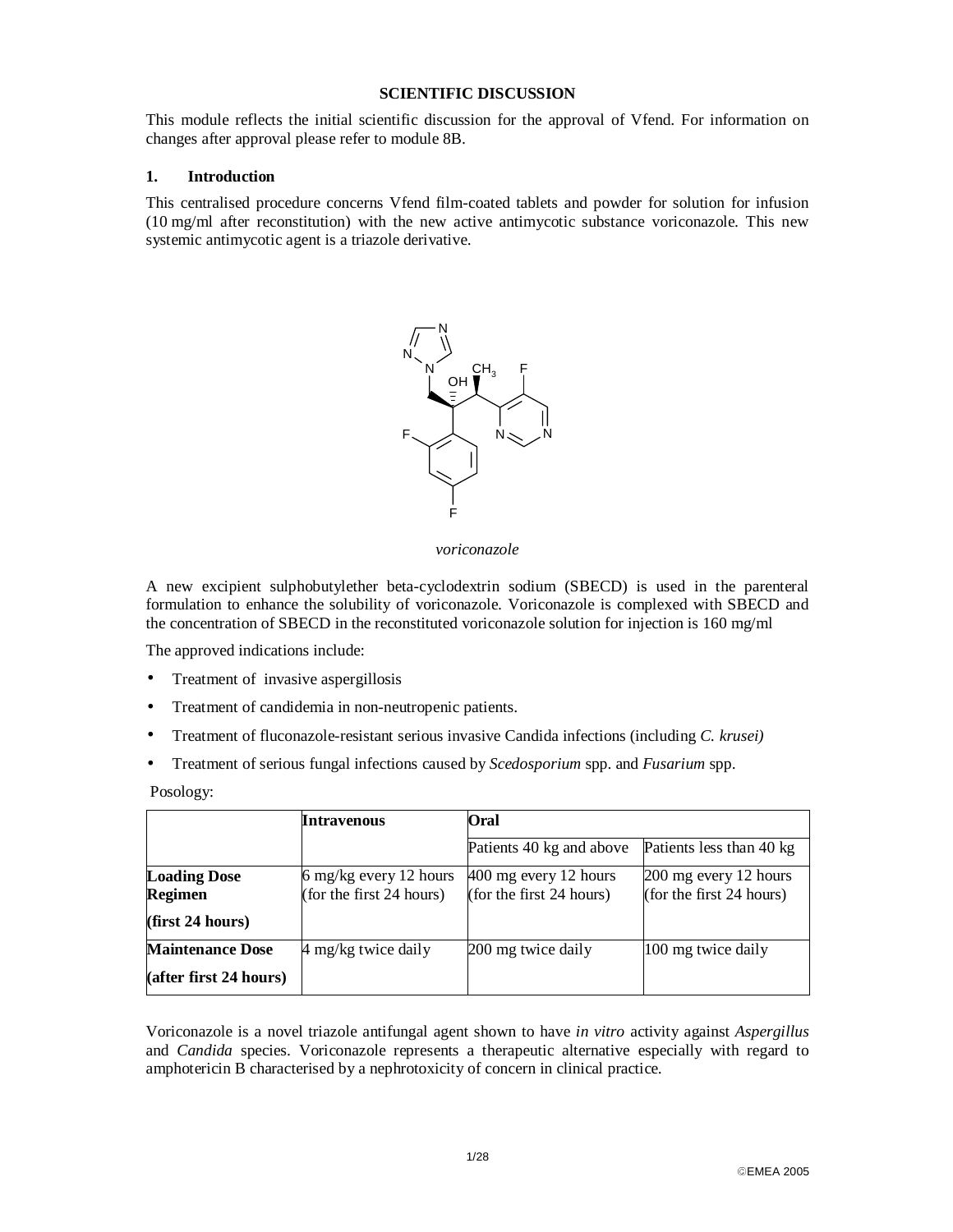### **2. Part II: Chemical, pharmaceutical and biological aspects**

### **Composition**

#### **Film-coated tablets:**

Voriconazole is presented as immediate release - white film-coated tablets (debossed "Pfizer" on one side and "VOR50" or "VOR200" as appropriate on the reverse) available in two strengths, 50 mg and 200 mg. The tablet core contains lactose monohydrate, pregelatinised starch, croscarmellose sodium, povidone and magnesium stearate. The tablet core is coated with an Opadry aqueous film coat which consists of hypromellose, titanium dioxide (E171), lactose monohydrate and glycerol triacetate. Tablets are packaged in either PVC blisters with aluminium lidding foil or HDPE bottles.

#### **Powder for solution for infusion:**

Voriconazole is also presented as a lyophilised sterile powder for solution for infusion to be reconstituted and diluted prior to administration. There is only one parenteral presentation, a vial containing 200mg voriconazole, equivalent to a 10mg/ml solution when reconstituted. The powder for solution for infusion consists of voriconazole and SBECD.

Each vial has an overfill of 1.13 ml to allow an extractable volume of 20 ml, corresponding to 200 mg voriconazole, when reconstituted. After reconstitution with 19 ml water for injections, the resultant solution contains 10 mg voriconazole per ml.

This parenteral product is presented as a powder in clear colourless Type I glass vials (30 ml capacity) closed with siliconised chlorobutyl-isoprene stoppers and sealed with polypropylene/aluminium overseals.

### **Active substance**

The active substance, voriconazole, is (2R,3S)-2-(2,4-difluorophenyl)-3-(5-fluoro-4-pyrimidinyl)-1- (1*H*-1,2,4-triazol-1-yl)-2-butanol (laboratory code UK-109,496). The structure of voriconazole has been confirmed by combustion analysis, MS, IR,  ${}^{1}H$  NMR,  ${}^{13}C$  NMR and  ${}^{19}F$  NMR, single crystal Xray crystallography. It is a weak base, is not hygroscopic and is classified as a low solubility, high permeability compound. Voriconazole is a crystalline powder. Investigations into its solid-state properties revealed no evidence of either polymorphism or solvates.

Voriconazole is produced by organic synthesis.

Satisfactory control specifications are provided for the active substance, starting materials, key intermediates, reagents and solvents.

All analytical methods have been submitted as well as validation data, in accordance with the relevant Note for Guidance.

Based upon the qualification limits for the specified impurities the specification is acceptable, although specification requirements may be tightened or justified once full-scale batches of drug product have been produced.

Batch analysis results of more than twenty commercial scale batches produced at the three proposed production sites confirm satisfactory uniformity and compliance with the specification.

The stability of voriconazole has been examined under a variety of stress testing conditions. Degradation occurs in aqueous solution, particularly under basic conditions. Photodegradation takes place under severe light stress conditions. Oxidative degradation also takes place. The degradation products have been identified.

Real-time and accelerated stability studies have been performed on voriconazole. No significant changes in any parameter were observed. The proposed retest period of 3 years is justified.

### **Other ingredients**

#### **Film-coated tablets:**

The excipients are conventional and all comply with the appropriate monographs and specification requirements of the current PhEur except for the proprietary film-coating (Opadry). However, all the components of the Opadry powder comply with their respective current PhEur Monographs.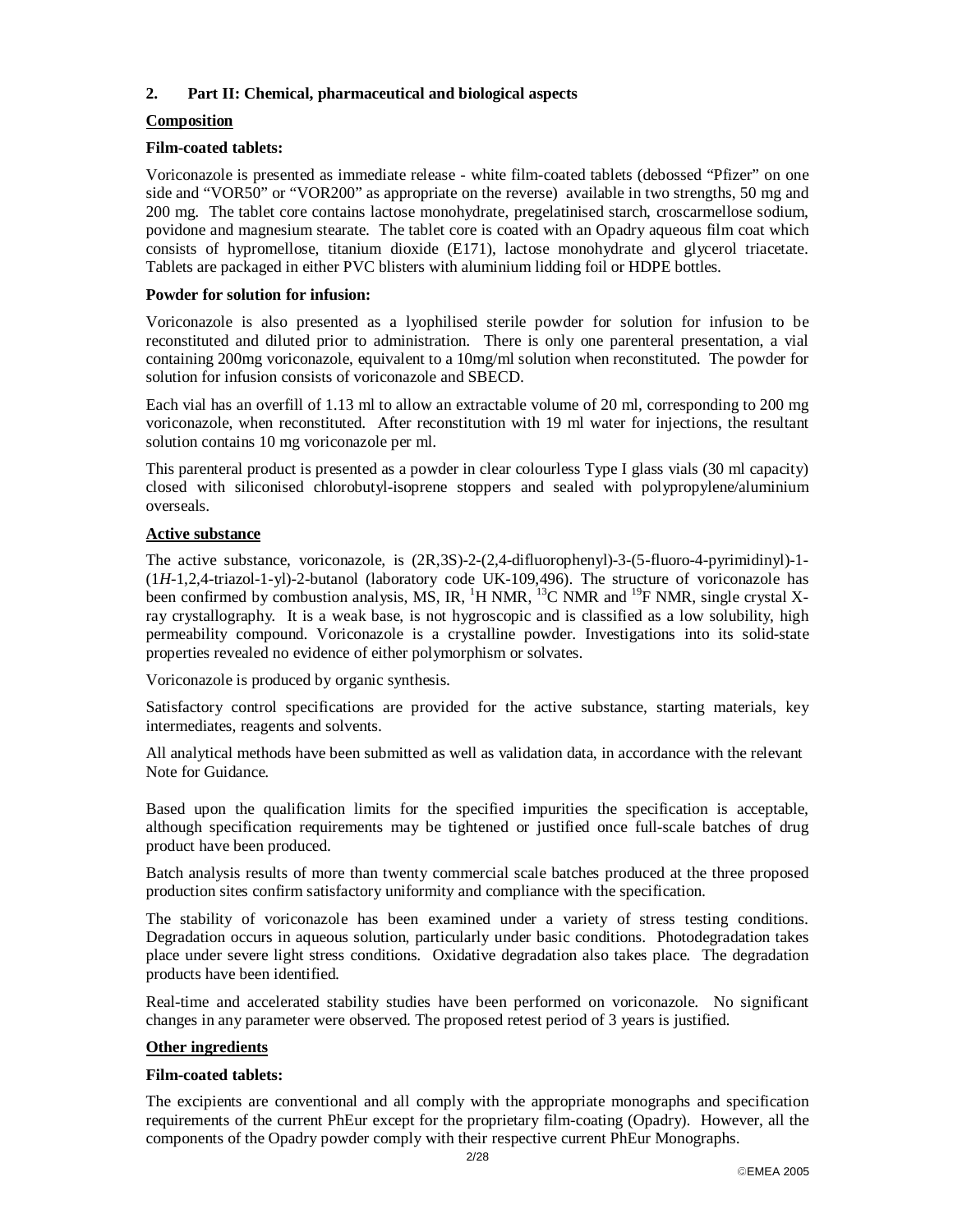Lactose monohydrate is classified as a Category IV excipient in the CPMP Note for Guidance on minimising the risk of transmitting animal spongiform encephalopathy agents via medicinal products CPMP/BWP/1230/98. The applicant states that all other ingredients including the magnesium stearate are of vegetable or of synthetic origin and do not contain any material of bovine ovine or caprine derivation.

Satisfactory control specifications are provided for the primary packaging materials for both the blisters and bottles.

#### **Powder for solution for infusion:**

The other ingredients used in the manufacture of the parenteral product are water for injections and nitrogen that is used prior to stoppering. The water for injections and the nitrogen comply with the current relevant PhEur monographs.

SBECD is a new excipient and data have been submitted in accordance with the Note for Guidance 'Excipients in the dossier for application for Marketing Authorization of a Medical Product'. SBECD is a derivative of beta-cyclodextrin and is a chiral molecule composed of seven  $\alpha$ -D-glucopyranose units. The stereochemistry is maintained during derivatization of the starting material beta-The stereochemistry is maintained during derivatization of the starting material betacyclodextrin.

The synthesis of SBECD, from beta-cyclodextrin and 1,4-butane sultone is described. All the specifications, in-process controls and analytical methods (with their associated validation) are satisfactory. Several techniques were used to determine the structure of SBECD.

The limits proposed for the impurities are justified by reference to batch and toxicological data.

The applicant has committed to attempt to find an alternative route of synthesis for SBECD, in order to avoid the presence of 1,4 butane sultone in SBECD. Meanwhile, the limit for 1,4-butane sultone will be reduced to less than 1 ppm. Should an alternative route of synthesis not be possible, alternative formulations will be considered after discussion with CPMP. Additionally, batch analyses data for the first three production batches of SBECD, and associated stability data, will be provided when these data become available.

A 3-year retest period has been proposed and justified for SBECD in the specified packaging.

The primary packaging for Vfend powder for solution for infusion consists of 30 ml clear, colourless, Type I glass vials with grey siliconised chlorobutyl-isoprene rubber stoppers and overseals consisting of flip-off polypropylene caps and aluminium lacquered seals. Satisfactory control specifications are provided.

#### **Product development and finished product**

#### **Film-coated tablets:**

Several formulations were produced during the development, which led to the tablet composition. The manufacturing process has been well described and the critical process parameters identified. Inprocess controls are described and justified. The manufacturing process is typical for a wet granulated film-coated formulation. Both tablet strengths are manufactured from the same granulate (common blend). A typical batch size is 150 kg. Validation data from the first three production batches will be provided.

All specifications are acceptable. All the methods of analysis are satisfactorily described and validated, in accordance with the relevant Notes for Guidance.

Batch analyses data have been provided for batches ranging from laboratory to pilot production scale. These data demonstrate both compliance with the proposed specifications and consistency of manufacture. After granting a Marketing Authorisation the batch analysis data of the first three full production scale batches for each strength should be submitted.

#### **Powder for solution for infusion:**

Voriconazole is a weak base and only slightly soluble in water over the acceptable pH range. By forming inclusion complexes with derivatised cyclodextrins (SBECD) the target solubility was reached that had not been possible with conventional pharmaceutical approaches.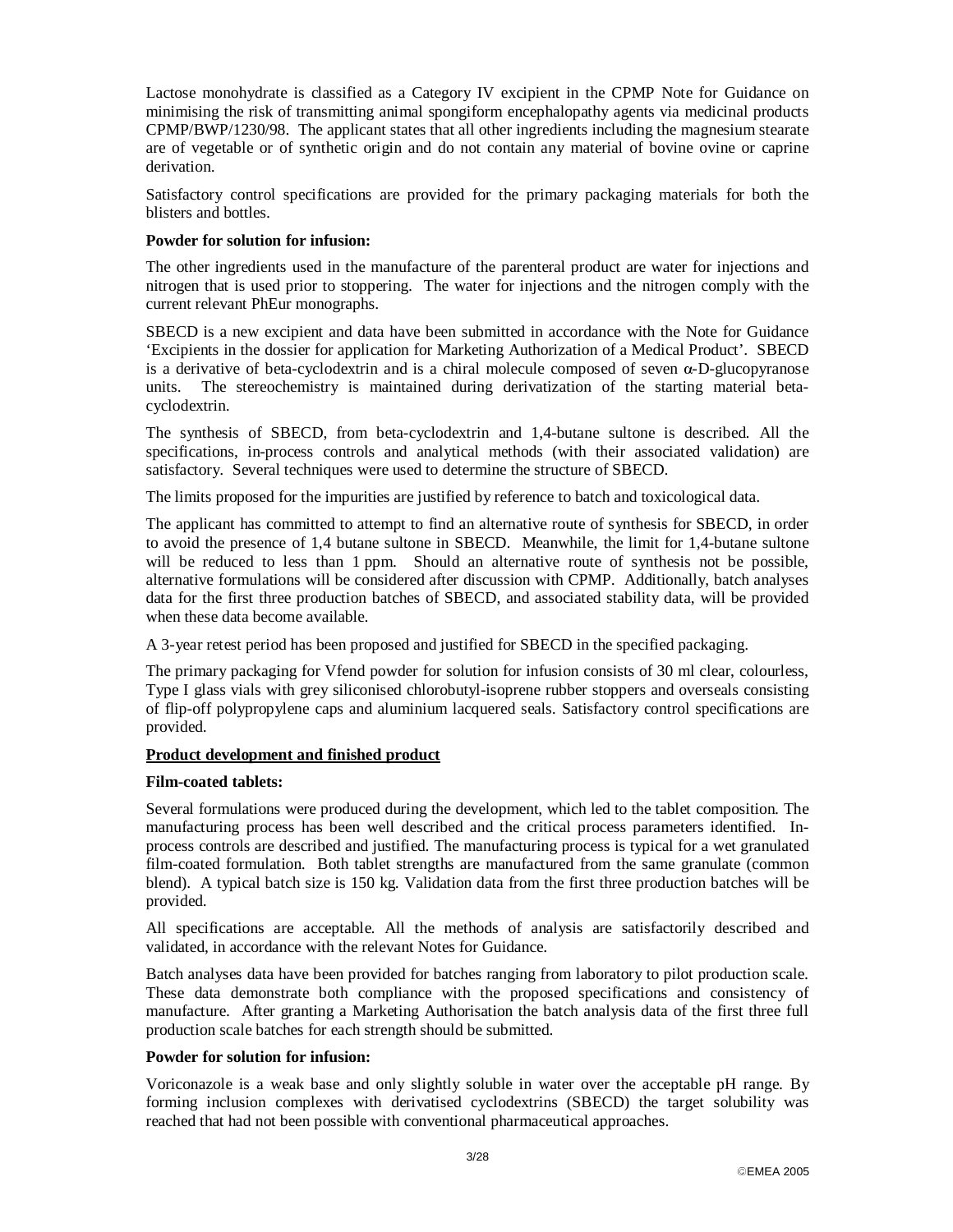SBECD was used at a minimum concentration to achieve a balance between maintaining the target voriconazole solubility of 10 mg/ml at  $4^{\circ}$ C, required to underwrite refrigerated storage after reconstitution, ease of reconstitution and resultant solution viscosity. The compatibility of the chosen formulation with SBECD and voriconazole has been demonstrated by stability studies in accordance with the ICH guidelines. Because of stability limitations a ready to use aqueous solution of voriconazole is not feasible and therefore a lyophilised powder for infusion has been developed that is manufactured using an aseptic manufacturing process employing a microbial retentive filter. To ensure the label claim an overfill of 1.13 ml is provided.

Manufacturing process development has taken place. The process is typical for products of this type. The lyophilisation cycle has been studied extensively. Four batches at approximately 65% of the intended scale have been successfully manufactured at the proposed production site. As the batch sizes examined were not at the proposed full production scale, further validation data on the first three production batches will be required.

After reconstitution with 19 ml water for injections, the product contains 10 mg/ml voriconazole and 160 mg/ml SBECD. The chemical stability after reconstitution has been studied: the solution is physically and chemically stable for 48 hours at 25ºC. The product should be further diluted in a suitable diluent prior to infusion. Compatibility studies have been presented for a range of diluents. The studies revealed an incompatibility with parenteral nutrition (e.g. Aminofusin 10% Plus) and 4.2% Sodium Bicarbonate. In the SPC the use of these diluents is not recommended. The compatibility of the diluents mentioned in the SPC has been proven.

#### In-process controls have been justified.

The acceptance criteria for the impurities are based upon the criteria for impurities in the drug substance and the degradation during the manufacturing process and are consistent with the qualification threshold stipulated in the ICH Guideline Q3B "Impurities in New Drug Products". The limit for bacterial endotoxins has been calculated for the maximum infusion rate 3 mg/kg/hour. With the threshold value 5 endotoxins/kg/hour the endotoxin limit concentration 1.67 IU/mg is acceptable. All specifications are justified and acceptable. The methods of analysis are submitted and have been validated in accordance with the relevant Notes for Guidance. Data from the manufacture of thirteen batches at Madaus, Germany and from the manufacture of four batches at Catalytica, USA have been submitted. All batches fulfilled the specification requirements. After granting a Marketing Authorization the batch analysis data of the first three batches on full production scale should be submitted.

#### **Stability of the Product**

#### **Film-coated tablets:**

The claimed shelf-life of 24 months without any special storage conditions is justified. The applicant has committed to monitor the stability of the first three production scale batches.

#### **Powder for solution for infusion:**

The end-of shelf-life specification is identical to the release specification except for the limits for degradation products. This is justified.

Apart from a small increase of some degradation products, no changes in any parameter at any condition were observed. The claimed shelf-life of 24 months without special storage conditions is justified. The applicant has committed to monitor the stability of the first three production-scale batches.

The stability of the reconstituted solution has been studied at 5ºC and at ambient conditions, in both the dark and in ambient light for 48 hours in an inverted position. Physical and chemical stability parameters were tested. No significant changes (including any racemisation) were observed. The drug product solution has also been analysed for extractables from the closures and no significant changes were found. The reconstituted product is demonstrated to be stable for up to 24 hours at 5ºC and at ambient conditions, as defined in the SPC.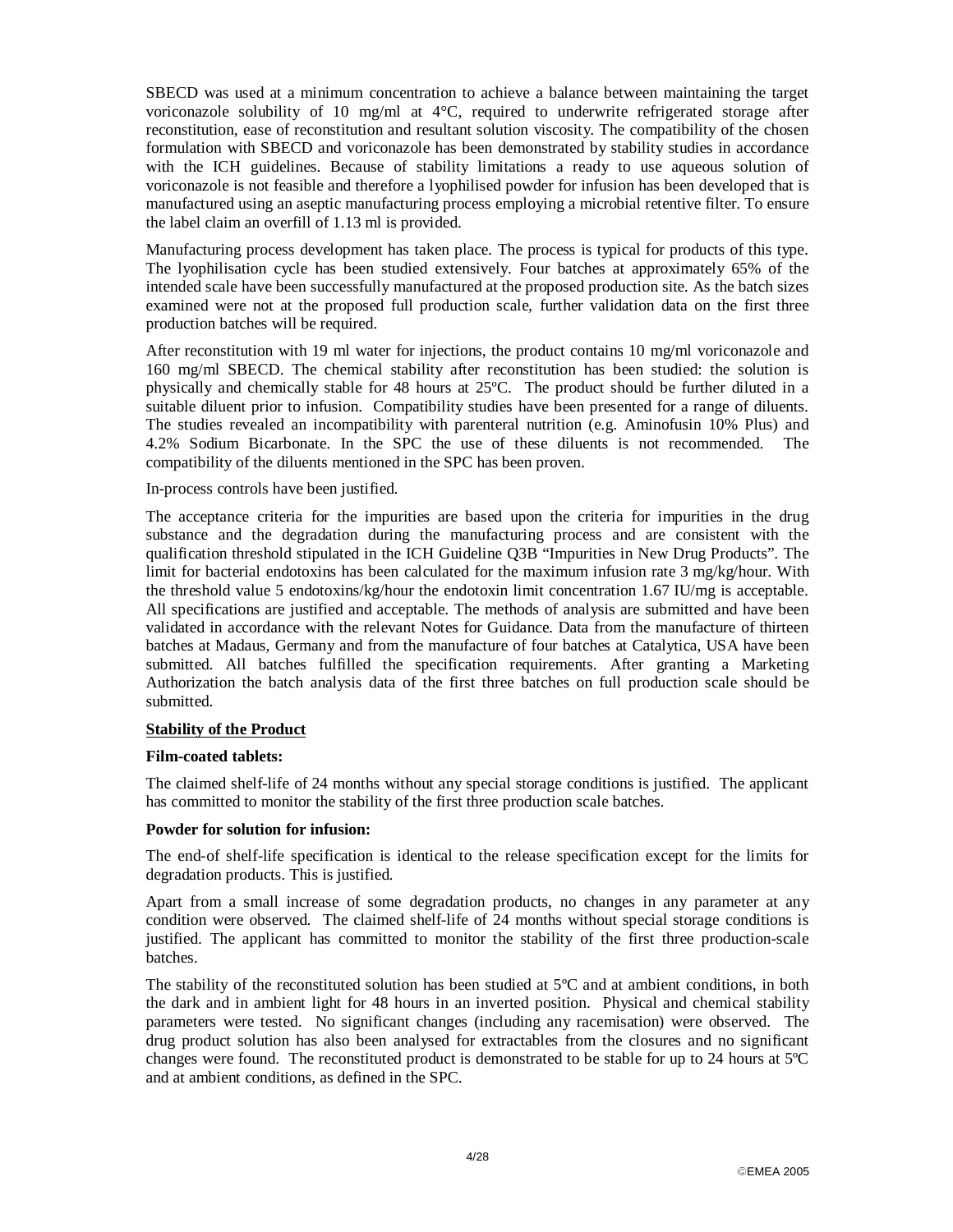### **3. Part III: Toxico-pharmacological aspects**

With the exception of some exploratory and pilot studies, the investigations reported in Part III of the dossier conformed to GLP standards.

### **Pharmacodynamics**

Voriconazole is a broad-spectrum antifungal agent with potent *in vitro* activity against the primary opportunistic pathogens: *Aspergillus spp., Candida spp.* and *Cryptococcus spp.*, fluconazole-resistant strains of *C. albicans*, as well as other *Candida spp*. which are inherently less sensitive to fluconazole *(e.g. C. krusei and C. glabrata*). Voriconazole is also active against a wide range of less common pathogens, including organisms that are resistant to fluconazole, itraconazole and amphotericin B *(e.g. Fusarium spp., Scedosporium inflatum, Acremonium kilensii, Trichosporon spp).* Furthermore, it is fungicidal for *Aspergillus spp.* The activity of the circulating N-oxide metabolite of voriconazole against a range of fungal pathogens was 100-fold less than that of voriconazole.

Consistent with its potency *in vitro*, voriconazole is highly effective *in vivo* against systemic and pulmonary aspergillosis, systemic candidosis and pulmonary and intracranial cryptococcosis, in both immune normal and immunocompromised guinea pigs.

SBECD is devoid of antifungal activity against a wide range of fungal pathogens *in vitro* and in animal models of systemic candidosis. When combined with voriconazole, it had no effect on the antigungal activity of the latter either *in vitro* or *in vivo*.

In anaesthetised dogs, voriconazole caused cardiac arrhythmia in one dog at plasma levels 7 times the maximal therapeutical levels and slight, probably irrelevant, dose-related prolongations in QT interval at plasma levels partly within the therapeutical range. Voriconazole had no effect on *in vitro* assays which may be predictive of effects on cardiac repolarisation. Voriconazole did not affect the respiratory system. Voriconazole had no effect on renal function following oral doses up to 10 mg/kg. A small reduction in the excretion of potassium ions was observed following 30 mg/kg i.v., but this was not associated with any other changes in renal function. Voriconazole induced reversible visual disturbances (blurred vision) in patients. Studies in dogs indicated that the primary site of action was the retina and that these effects were observed at therapeutically relevant plasma levels. No histopathological effects were observed.

#### **Pharmacokinetics**

Pharmacokinetics of voriconazole were characterised by gender dependence in rat with higher plasma concentrations and AUC values in female compared with male rats. No sex difference was observed in the dog. In rabbits, the elimination profile was log-linear with an elimination half-life of 1.7h.

The increase in plasma exposure was more than dose proportional in guinea pig (dog to lesser extent) and rat following single exposure, but not in rat after multiple dosing. Consequently, plasma clearance and volume of distribution data are of limited utility, being specific to the dose level used. Apparent volume of distribution values, generally greater than total body water (approx. 0.8 l/kg), indicate that voriconazole has some tissue affinity, in keeping with its moderately lipophilic nature.

Multiple dose administration of voriconazole resulted in a decrease in plasma exposure in rat and mouse and to lesser extent in dog and guinea pig due to autoinduction of metabolism. In contrast, in rabbit and in immunocompromised guinea pig, multiple administration resulted in higher systemic exposure than would be expected from single dose data. Accumulation of voriconazole occurred in dog following multiple administration at high (and toxic) dose levels.

The plasma exposures in rat and dog at the no observed adverse effect level (NOAEL) were lower than or similar to those at the standard maintenance doses in humans and lower than those at the maximal maintenance doses in humans.

Absorption of voriconazole from the gastrointestinal tract is likely to be high in all species since the apparent oral bioavailability is >75% in all species. Voriconazole penetrates the CNS and CSF well. Studies in guinea pig indicate complete transfer of the free fraction of voriconazole in plasma across the blood-CSF barrier. Following administration of radiolabelled voriconazole to rats, there were no sites of accumulation or prolonged retention of radioactivity. Distribution was not studied in pregnant animals.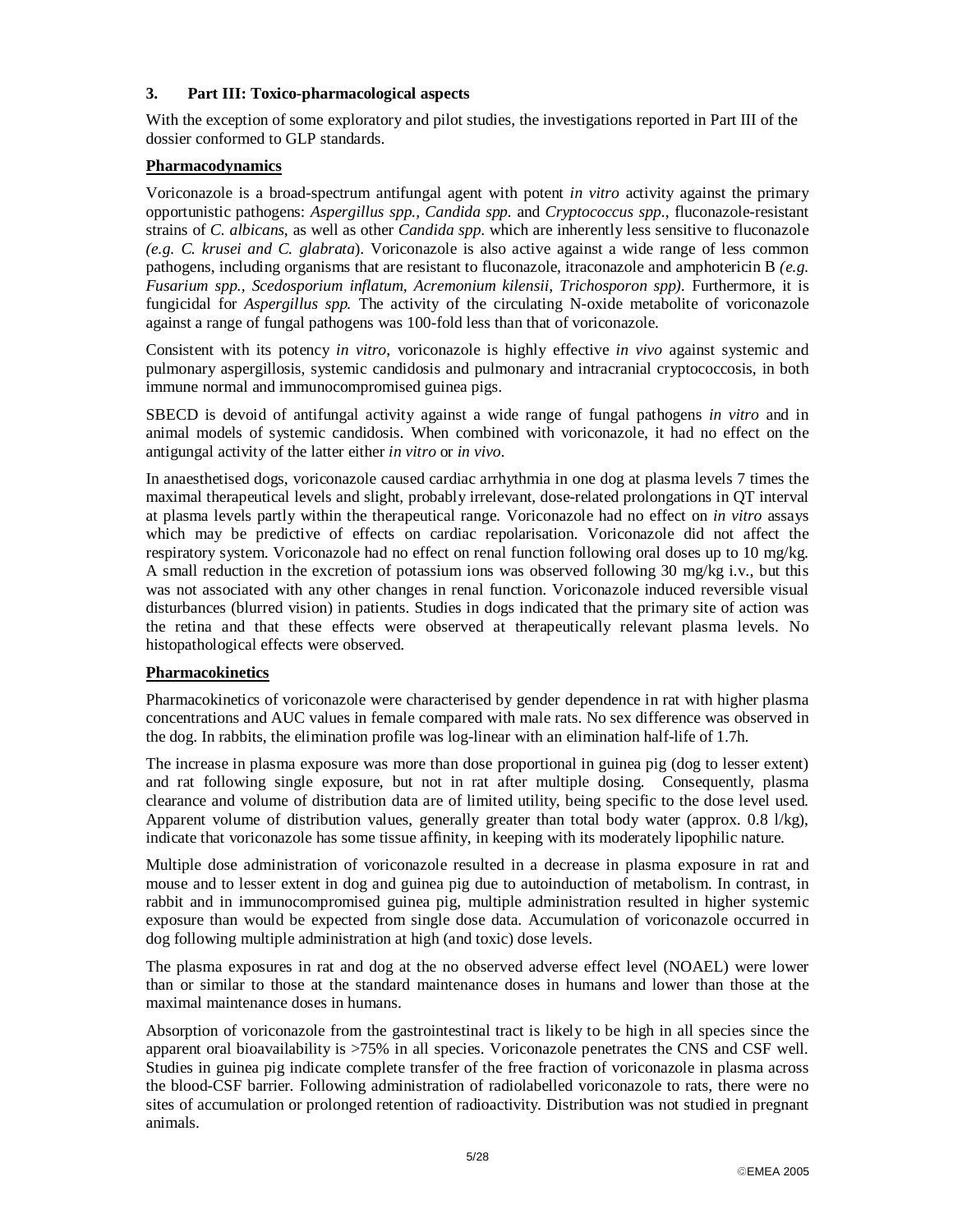Voriconazole is eliminated predominantly by metabolism. Metabolites were found not to show any pharmacological activity. The major primary route of metabolism in human involved fluoropyrimidine N-oxidation to form metabolite UK-121,265. Biotransformation of voriconazole in toxicology species was similar. Overall, whilst there were minor species differences in the relative amounts of excreted metabolites, all of the major pathways of voriconazole metabolism in human are represented in laboratory animals. From *in vitro* studies with human microsomes it was concluded that voriconazole is metabolised by CYP2C9, CYP2C19 and CYP3A4. The metabolite UK-121,265 has been shown to have inhibitory potency against CYP2C9, CYP2C19 and CYP3A4, which is similar to or less than that of voriconazole. The potential of voriconazole to interact with concomitant medications has led to the instigation of an extensive clinical pharmacology drug interaction programme which is detailed in part IV. The predominant route of excretion in rat, rabbit and dog was the urine whereas in mouse and guinea pig the faeces contained a slightly higher proportion of the dose than the urine. Unchanged voriconazole recovered in excreta was less than 10% of total dosed radioactivity in all species. In all species, more than 92% of excreted radioactivity was recovered within 120h (majority within first 48h).

For SBECD, AUC-values following single i.v. dosing in dog and male rat increased superproportionally at the highest doses. However, dose proportional increases are expected to occur in humans since SBECD dosed to humans resulted in much lower plasma exposure. SBECD is not metabolised and the pattern of distribution of the radioactivity was consistent with its presence in the vasculature, with very little penetration in tissues. Distribution was not studied in pregnant animals. In all cases, the excretion was rapid and essentially via renal elimination.

#### **Toxicology**

Dose ranges in toxicity studies were limited due to toxicity at the high doses. Generally, systemic exposures at the high doses in repeated dose toxicity studies were comparable to systemic exposure in humans with the maximal therapeutic doses.

The clinical signs observed in rodents [mydriasis, titubation (loss of balance when moving), depressed behaviour, prostration, rigid extended limbs, partially closed eyes and dyspnoea] at intravenous doses of 50 mg/kg and above and at oral doses of 100 mg/kg and above suggest high acute doses of voriconazole mainly affect the central nervous system.

Repeat-dose oral studies in rats, mice and dogs have shown the liver to be the main target organ, with a range of adaptive and functional changes: Increases in liver weight, centrilobular hypertrophy, proliferation of smooth endoplasmic reticulum and induction of cytochrome P450 appeared in a doserelated fashion. When administered orally to dogs for up to 1 month, voriconazole had no effect on transaminase activities, except at the toxic dose of 24 mg/kg, where increases in ASAT and ALAT accompanied systemic toxicity. Longer exposure to voriconazole in the 6- and 12-month studies at 12 mg/kg produced evidence of hepatotoxicity (single cell necrosis, increases in plasma ALAT and alkaline phosphatase). Transient severe clinical signs at 10 mg/kg limited the high dose in intravenous studies in dogs to 6 mg/kg. In these studies, adaptive liver response were seen from 1 mg/kg i.v, however no hepatotoxicity was noted.

In rats and dogs the adaptive changes were reversible after withdrawing the treatment. The hepatotoxic effects of voriconazole seen in animals at systemic exposures comparable to the human therapeutic levels of exposure are a serious safety concern for the use of voriconazole in humans.

Comparison of systemic exposures of voriconazole at the NOAELs in the repeat-dose toxicity studies with systemic exposure at the maximal human therapeutic doses showed that no margin of safety could be established. It was concluded that, based on the preclinical data, toxicity notably in the liver and possibly in the kidney may be expected in humans at therapeutic doses. Furthermore, adrenal changes may occur due to changes in hormone metabolism and anaemic effects may be encountered. In the repeated dose toxicity studies no histopathological changes were noted that would indicate damage of the retina. The only finding was a slight reduction of the number of outer nuclear layers of the peripheral retina of the high dose females in the rat oncogenicity study.

For SBECD no effects in rodents were observed after a single intravenous dose of SBECD 2000 mg/kg. After repeated dosing in rats and dogs, foamy macrophages in a variety of organs but predominantly in liver and lungs were observed. In addition, vacuolation occurred in renal tubular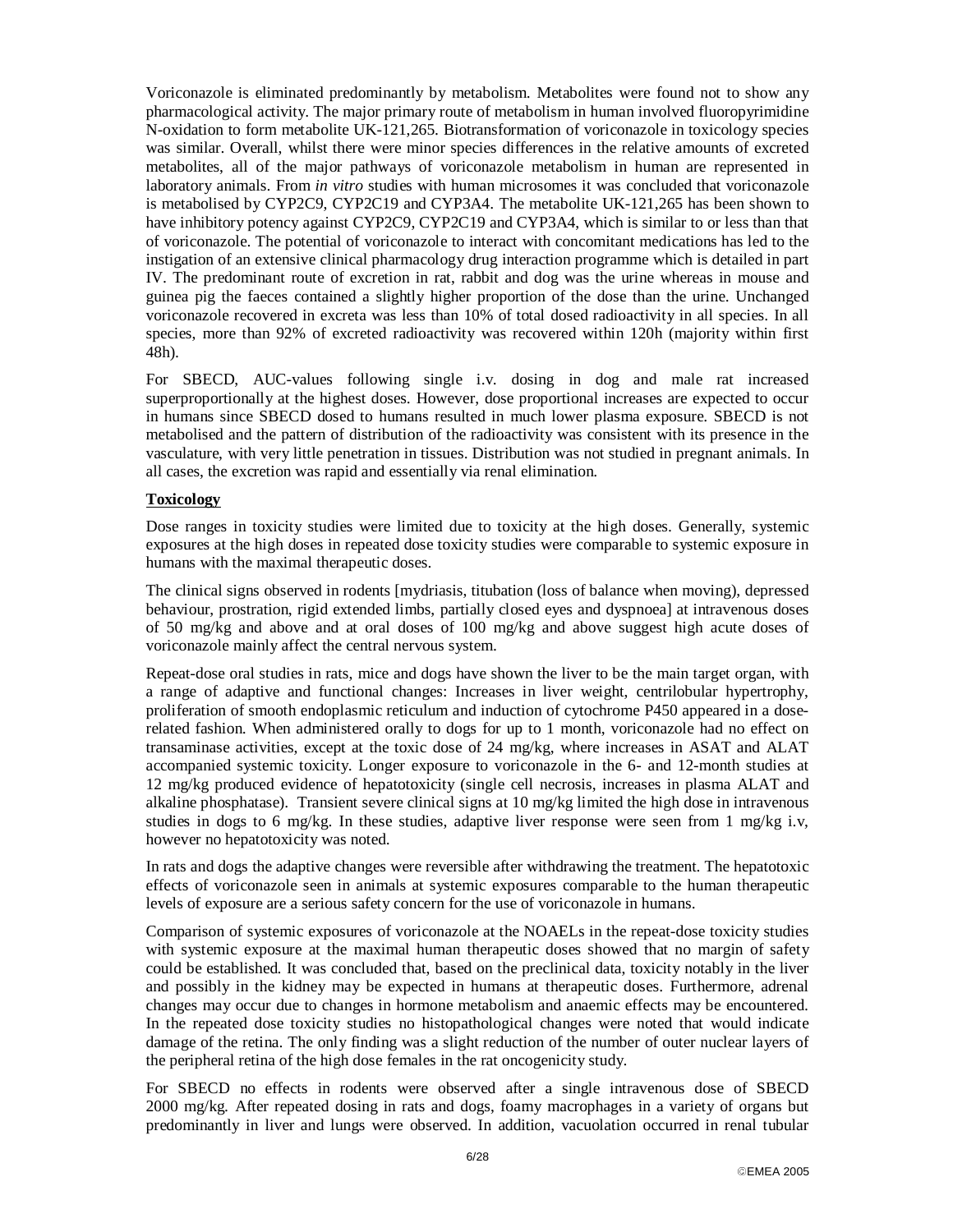cells, the urinary tract and hepatocytes, the kidney being more sensitive than the liver in both species. In both rats and dogs, continued SBECD treatment for 6 months showed no progression of either renal histological findings or functional changes, indicating that SBECD contains low (if any) toxicological potential. For SBECD, safety margins calculated by means of the MTED approach were very low.

The main adverse effects of voriconazole noted in reproduction studies in rats were dystocia, difficulties during delivery leading to maternal death and decrease of litter size and survival of pups, and teratogenicity, notably cleft palate and visceral anomalies in the renal area. Voriconazole was not teratogenic in rabbits, but became embryotoxic at 100 mg/kg. As in the repeat-dose studies, the systemic exposure at the developmental NOAELs was lower than systemic exposure at the intended human therapeutic doses. Therefore no margin of safety for developmental toxicity could be established. SBECD did not impair fertility in rats of either sex. It was devoid of teratogenic potential and did not impair pre- or postnatal development of pups.

A standard battery of genotoxicity tests was carried out and it was concluded that voriconazole does not pose a genotoxic hazard. The sponsor has committed to further elucidate the genotoxic potential of the fluoropyrimidinedihydroxy metabolite.

The carcinogenic potential of voriconazole was assayed in rats and mice by administration through the diet for 24 months. In the carcinogenicity studies and the repeat dose studies it has been shown that the liver is a target organ for voriconazole toxicity. Adaptive changes occur at lower doses, consisting of enzyme induction, proliferation of smooth endoplasmic reticulum, centrilobular hypertrophy and fatty changes. At higher doses single cell necrosis and cellular alteration are found. Ultimately, this stimulation leads to the formation of neoplasms in the liver. This is a well-known mechanism occurring in rodents, following the chronic administration of enzyme-inducers. Therefore, these studies do not indicate a risk for carcinogenicity by voriconazole in humans.

There is no carcinogenicity data on the excipient SBECD. The impurity 1,4-butane sultone, which is present in SBECD, has been shown to be an alkylating mutagenic agent with evidence for carcinogenicity in rodents. The applicant has committed to attempt to find an alternative route of synthesis for SBECD, in order to avoid the presence of 1,4 butane sultone in SBECD. This issue has been addressed in section 5.3. of the SPC.

Local tolerance studies in rats and rabbits only showed slight conjunctival irritancy in eye irritancy tests in rabbits. SBECD elicited reversible transient mild conjunctival irritation in the eyes of rabbits. No antigenicity of voriconazole was found in guinea pigs.

#### **4. Part IV: Clinical aspects**

This application for marketing authorisation presents data from 48 Phase 1 studies and a total of 18 clinical trials Phase 2-3 or compassionate use programmes. In addition, data are also presented for patients from six Phase 1 studies conducted in Japan.

The intravenous formulation of voriconazole contains a novel excipient, sulphobutylether betacyclodextrin sodium (SBECD), used to solubilise voriconazole. Details of the safety and pharmacokinetics of SBECD are provided. This excipient does not have any intrinsic antifungal activity.

#### **Clinical pharmacology**

#### *Pharmacodynamics*

Voriconazole is a broad-spectrum anti-fungal agent that shows activity against a wide range of yeasts and filamentous fungi, including *Candida* spp., *Cryptococcus neoformans* and *Aspergillus* spp. *In vitro*, mean voriconazole MICs for the key Candida species were 0.05mcg/ml for *C. albicans*, 0.38mcg/ml for *C*. *glabrata* and 0.29mcg/ml for *C. krusei*. Voriconazole was more efficacious than fluconazole and itraconazole in neutropenic animals infected with fluconazole-resistant strains *of C. albicans, C. krusei* and *C. glabrata*.

*In vitro* it is 10 to 5000-fold more potent than fluconazole and exhibits both fungicidal (MFCs in the range 0.78-1.0mcg/ml) and fungistatic activities (with MICs in the range 0.19-0.50mcg/ml) against *Aspergillus* spp. (see Preclinical Mycological Properties).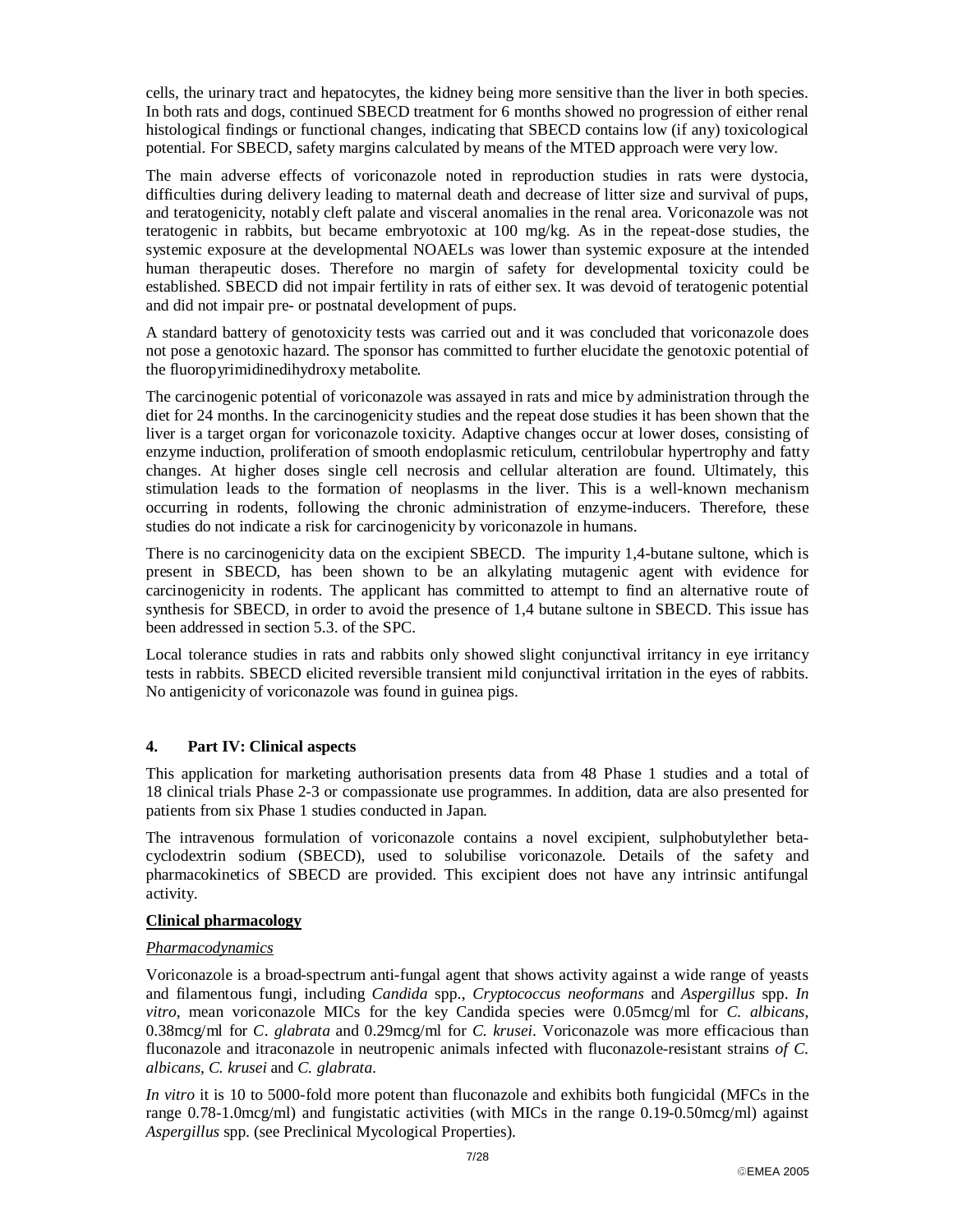PK/PD analysis did not detect any relationship between plasma levels of voriconazole and efficacy, in terms of successful treatment of fungal infection. The recommended dosage regimen resulted in a successful outcome in the majority of patients with invasive aspergillosis but less so in patients with *Scedosporium* or *Fusarium* infections or in patients with refractory invasive candidiasis. Comparison of MIC with clinical outcome, as well as MIC with clinical outcome plus the mean voriconazole plasma concentration for each treated patient did not reveal any obvious relationship between these parameters. For instance, the MICs of some isolates even exceeded the voriconazole mean plasma concentration (notably some patients with *C.tropicalis* infection & *Fusarium* isolates) and yet these patients had successful outcomes. Successful outcomes at end of treatment were observed at a similar rate over a range of mean plasma concentrations between 0.5mcg and 5mcg/ml. With the current analysis of pharmacokinetics and pharmacodynamics, therefore, plasma levels do not predict successful outcome*.* 

Although a relationship between plasma levels and aspects of toxicity was seen, specific guidance for the physician is not readily apparent based on a plasma level determination of voriconazole.

*Resistance: Mechanism* Studies with *Saccharomyces cerevisiae, C.albicans* and *C.glabrata* have demonstrated that there are three mechanisms of azole resistance: mutations in the target enzyme, cytochrome P450-dependent 14-alpha sterol demethylase (SD); changes in 5-6 sterol desaturase which compensate for the inhibition of SD by azoles; and the expression of multi-drug resistance efflux pumps.

(Cross-)resistance. A significant number of the organisms tested by the Applicant show decreased susceptibilities to fluconazole, including *C.albicans* and *C.neoformans* strains which have acquired resistance, and various *Candida* non- *albicans* spp. and *Trichosporon* spp. which are intrinsically resistant to fluconazole (geometric MICs range from 12.5 to 71mcg/ml). These organisms also show reduced susceptibility to voriconazole and itraconazole consistent with common mechanisms of azole resistance. However, voriconazole still retains potent antifungal activity, with MICs below 1mcg/ml against these pathogens.

For those voriconazole-treated patients from the clinical studies for whom a sequence of fungal isolates was available, there was no evidence for a systematic decrease in susceptibility during therapy (as manifested by an increase in the 48 hour MIC of greater than 2 doubling dilutions) with time of exposure to voriconazole. Indeed, such a significant decrease was recorded in only 2 patients. In one patient with a *C.albicans* oropharyngeal infection this decreased susceptibility correlated with a failed clinical outcome (MIC increase from 0.006mcg/ml to 0.78mcg/ml). The other patient had a *C.glabrata* infection, which responded to therapy despite the MIC increasing from 0.049mcg/ml to 3.1mcg/ml. The mean voriconazole plasma concentration for this patient was 4.5mcg/ml.

For fluconazole-treated patients in oesophageal candidiasis protocol 150-305, correlation of the fluconazole MICs for all *Candida* isolates was analysed. A comparison with the corresponding voriconazole MICs for these same isolates indicated that voriconazole was some 30- to 200-fold more potent *in vitro* than fluconazole. In addition, there was a tendency for the voriconazole MICs to increase in parallel with the increase in fluconazole MICs of the three fluconazole breakpoint groups. However, despite these parallel increases, all isolates had MICs within the range established for the successfully treated voriconazole patients in protocol 150-305.

The applicant has committed to monitor development of acquired resistance after marketing and further to gather world-wide surveillance *in vitro* data to assist with resistance and break-point setting.

#### *Pharmacokinetics*

Forty-three studies were submitted in which human pharmacokinetics of voriconazole were evaluated:

- 6 single dose studies in healthy volunteers (150-202, -204, -207, -213, -226, VRC-JP-96-502)
- 6 repeated dose studies in healthy volunteers (150-205, -214, -227, -230, VRC-JP-96-503, VRC-JP-97-501)
- 1 study using 14C-labelled voriconazole (150-220)
- 3 food interaction studies (150-217, -222, VRC-JP-96-501)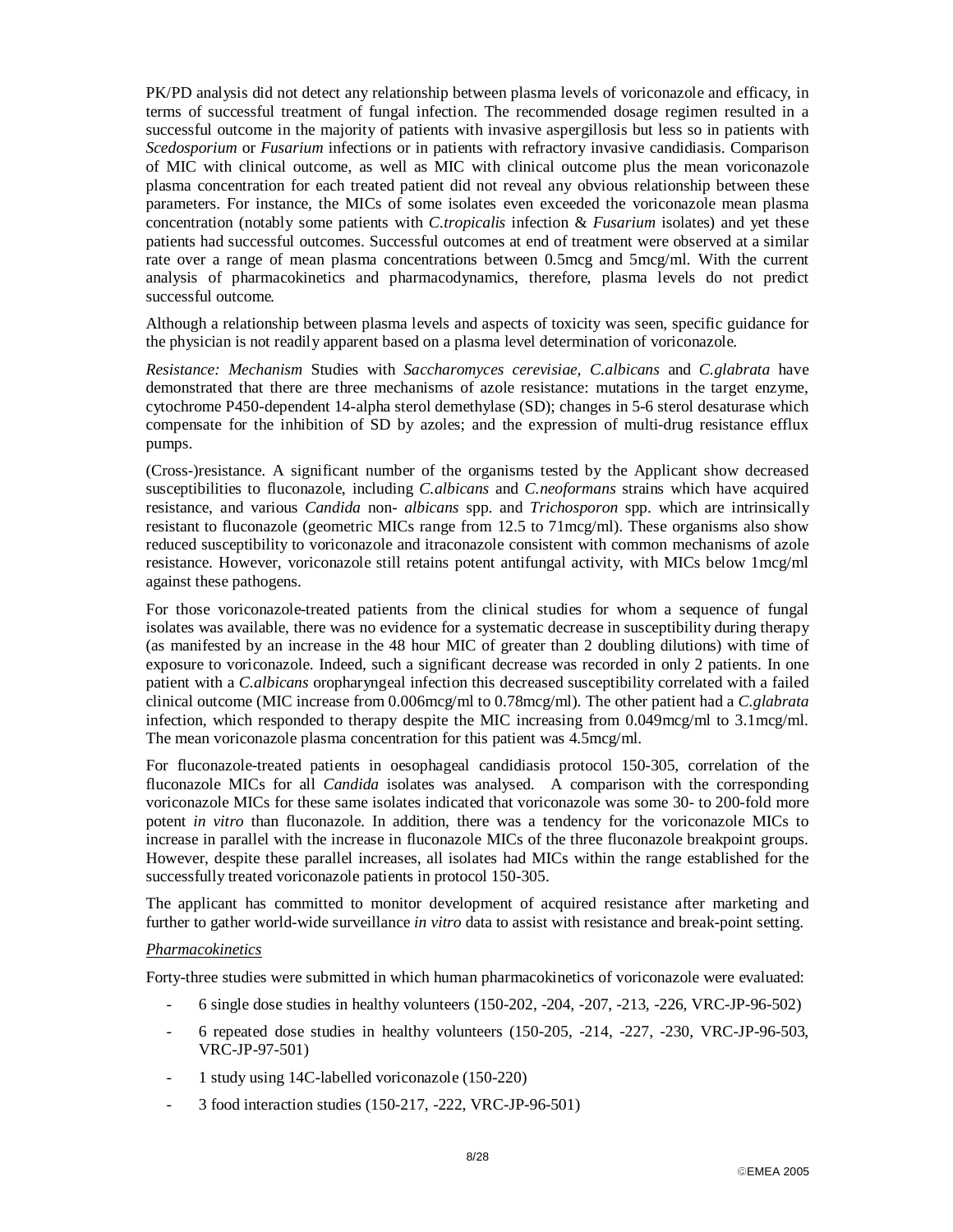- 15 pharmacokinetic interaction studies (150-001, -210, -228, -229, -233, -235, -236, -239, -240, -241, -243, -244, -247, A1501009, A1501013).
- 6 studies with special patient groups (150-237, -238, -249, -250, A1501012, 95CK39-0673)
- 6 bioavailability/bioequivalence studies (150-203, -224, -232, -245, -248, A1501005)

Voriconazole is a single enantiomer ((-)-voriconazole). After *in vivo* administration of (-)-voriconazole, no conversion of (-)-voriconazole into (+)-voriconazole was observed. After single oral dosing of voriconazole, AUC and Cmax increased not dose proportionally over the studied dose range of 100 to 400 mg. The coefficient of variation for AUC and Cmax is high (up to 100%). The elimination half-life at 400 mg was more than doubled compared with the 100 mg dose. Saturation of metabolism is the main responsible factor. Also after IV dosing non-linear pharmacokinetics are observed. AUC increased more than dose proportional, whereas the total body clearance decreased at higher doses. The decline in plasma concentrations was in general biphasic.

After multiple dosing (oral 200 mg bid, IV 3 mg/kg bid) steady state was achieved at day  $5 - 6$  (with no loading dose). The absolute bioavailability is ca. 96%. By using an oral loading dose of 400 mg bid or an iv loading dose of 6 mg/kg bid at day 1, steady state was reached on day 2. At steady state, clearance decreased compared with single dosing, indicating saturation of metabolism. Accumulation at steady state was 2 – 6 fold. Switching from an IV 3 mg/kg bid dose to an oral 200 mg bid dose resulted in similar plasma levels of voriconazole and trough levels could be maintained. AUCτ and Cmax at steady state of the main metabolite of voriconazole (N-oxide-voriconazole) were in the same range as those of voriconazole. PK/PD analyses did not show a positive association between mean, maximum or minimum plasma voriconazole concentrations from start to end of treatment and efficacy.

Concomitant intake with food affects the rate and extent of absorption of voriconazole. Therefore it is recommended to take voriconazole tablets at least 1 hour before, or 1 hour following a meal.

Protein binding of voriconazole is moderate (ca. 58%) and interactions arising from displacement are not expected to be clinically relevant.

Voriconazole is metabolised by the isoenzymes CYP2C9, CYP2C19 and CYP3A4. *In vitro* studies using human liver microsomes indicate that the affinity for CYP3A4 is 100-fold lower than that for CYP2C9 and CY2C19. CYP2C9 and CYP2C19 appear to be the most important isoenzymes at clinically relevant total voriconazole concentrations of 17  $\mu$ M (6  $\mu$ g/ml). Voriconazole was shown to competitively inhibit CYP2C9, CYP2C19 and CYP3A4. The major primary route of metabolism of voriconazole involved fluoropyrimidine N-oxidation to form UK-121, 265 (N-oxide-voriconazole). Fluoropyrimidine hydroxylation and dihydroxylation and methyl hydroxylation are other primary routes. Other metabolites arise from combination of these pathways to form multiple oxidised metabolites. In addition, cleavage of the N-oxide metabolite resulted in loss of the fluoropyrimidine moiety (UK-215, 364). These primary metabolites were conjugated or defluorinated.

The major metabolite N-oxide-voriconazole (UK-121, 265) is ca. 100-fold less potent than voriconazole as shown in *in vitro* susceptibility tests. Taking into account the plasma concentrations of this metabolite at steady state, which are comparable with those of the parent compound, the metabolite is not likely to contribute to the pharmacological effect. N-oxide-voriconazole has been shown to have inhibitory potency against cytochrome P450 enzymes, which is similar to or less than that of voriconazole.

The CYP2C19 isoenzyme exhibits genetic polymorphism, which in essence divides the population into poor and extensive metabolisers (PM and EM, respectively). The extensive metabolisers are further divided into homozygous and heterozygous populations. Three to five percent of the Caucasian and Black population are PMs and have essentially no CYP2C19 activity. The Asian population, including Japanese, generally has a higher proportion of PMs, constituting between 15 and 20% of the population. It has been shown *in vitro* using specific inhibitors and liver microsomes from poor metabolisers, that in the absence of CYP2C19 there is an increased role for CYP3A4 in the metabolism of voriconazole. In poor metabolisers it appeared that Cmax is ca. 3 fold higher and AUC ca.  $2 - 5$  fold higher compared to extensive metabolisers. Heterozygous extensive metabolisers had a ca. 1.5 fold higher AUC compared to extensive metabolisers. The AUC of N-oxide-voriconazole was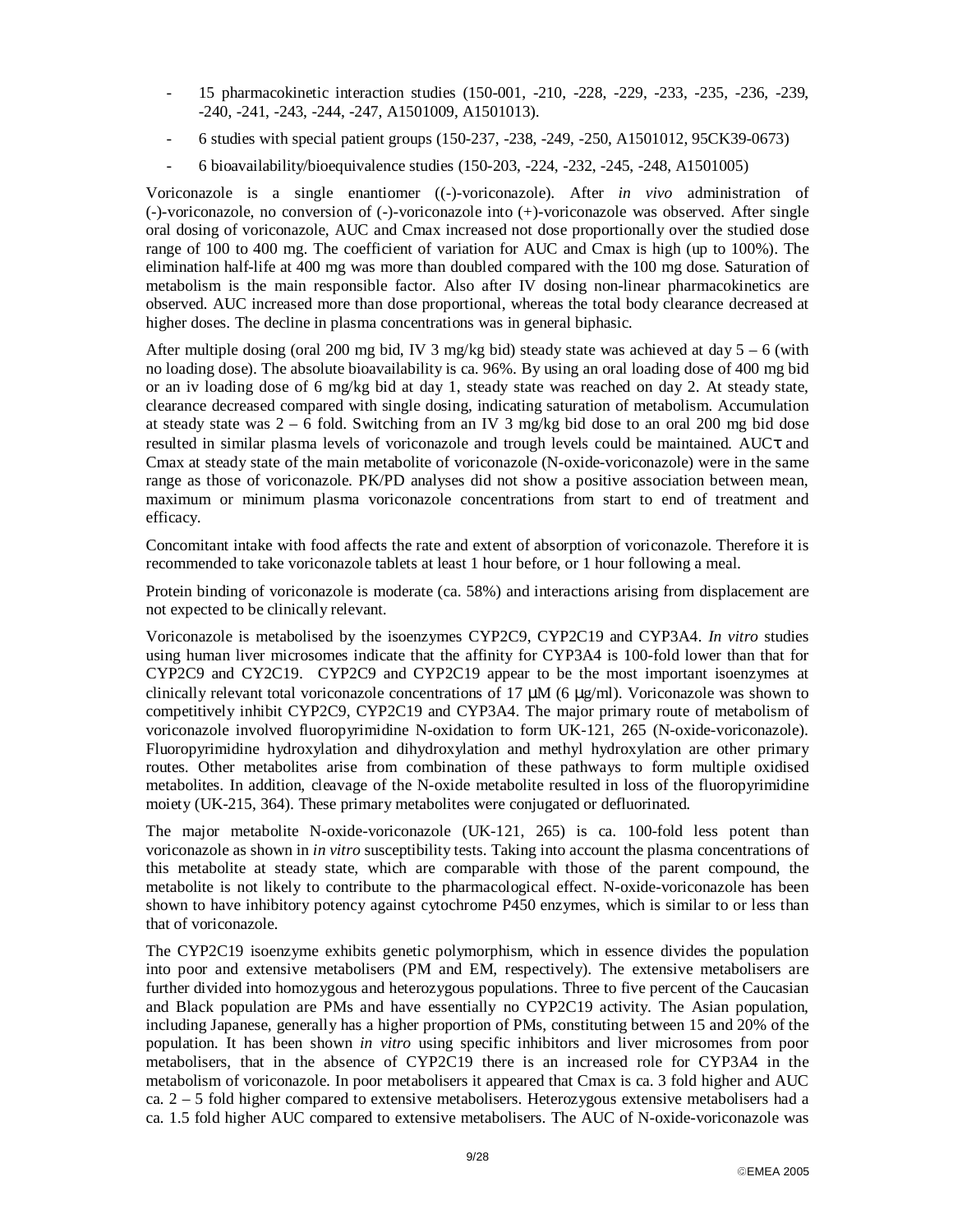ca. 30% lower in poor metabolisers and ca.  $0 - 25%$  lower in heterozygous metabolisers compared with extensive metabolisers.

After IV and oral administration of radioactive labelled voriconazole 80 and 84% of the dose could be recovered in urine, respectively, and in faeces, ca. 24 and 22%, respectively. Less than 2% of the dose could be detected in urine as intact drug. In faeces no intact drug could be detected*.* 

The pharmacokinetics of voriconazole was not affected by mild to severe impaired renal function. A moderate hepatic insufficiency resulted in an increase in the systemic exposure necessitating a 50% reduction of the maintenance dose of voriconazole. Patients with severe hepatic insufficiency have not been studied. Therefore, the SPC conservatively worded the administration of voriconazole to patients with severe liver impairment.

The systemic exposure in healthy young females was approximately doubled compared with healthy young males. As the safety profile and plasma concentrations observed in male and female patients were similar, no dose adjustment is necessary. No difference in pharmacokinetics was observed between elderly males and females. For elderly, no dose adjustment is necessary. Although a higher exposure in elderly was observed compared to young, this was not associated with increased reporting of adverse events.

The interaction potential of voriconazole is extensively and sufficiently studied *in vivo*. No (clinical significant) effect of voriconazole on the pharmacokinetics of indinavir, prednisolone, and digoxin were observed, whereas the AUC of phenytoin (81%), omeprazole (280%), cyclosporin (70%), warfarin (93% increase in maximum prothrombin time) and tacrolimus (221%) increased due to concomitant intake with voriconazole. The pharmacokinetics of voriconazole were not (clinically significant) affected by cimetidine, ranitidine, indinavir, erythromycin, azithromycin and prednisolone, whereas the AUC of voriconazole was decreased due to the concomitant intake with rifampicin ( 96%), rifabutin (78%), and phenytoin (69%).

Overall, it is concluded that pharmacokinetics was sufficiently studied and that the SPC adequately reflects the results of the submitted studies.

#### **Clinical efficacy**

The following studies were included in the initial submission in the main indications.

| Study number              | Study                                     | <b>Study Status</b> | Design                         |
|---------------------------|-------------------------------------------|---------------------|--------------------------------|
| 150-304                   | Treatment of acute invasive aspergillosis | Complete            | Non-comparative, open label    |
| 150-1003                  |                                           | Complete            | Historical control for 150-304 |
| 150-303                   | Treatment of chronic aspergillosis        | Complete            | Non-comparative, open label    |
| 150-309, 150-604          | Treatment of refractory infections        | Interim analysis    | Non-comparative, open label    |
|                           |                                           |                     |                                |
| 150-303a, 150-304a        | Compassionate use                         | Complete            | Non-comparative, open label    |
| 150-301, 150-312, 150-606 | Compassionate use                         | Interim analysis    | Non-comparative, open label    |

#### Treatment of invasive aspergillosis

Treatment of serious *Candida* infections (including *C. kruse*i), including oesophageal and systemic *Candida* infections (hepatosplenic candidiasis, disseminated candidiasis, candidaemia)

| Study number              | Study                              | <b>Study Status</b> | Design                               |
|---------------------------|------------------------------------|---------------------|--------------------------------------|
| 150-303                   | Treatment of chronic candidiasis   | Complete            | Non-comparative, open label          |
| 150-305                   | Oesophageal candidiasis            | Complete            | Randomised, controlled. double-blind |
| 150-608                   | Candidemia                         | Interim analysis    | Randomised, controlled, open label   |
| 150-309, 150-604          | Treatment of refractory infections | Interim analysis    | Non-comparative, open label          |
| 150-301, 150-606, 150-312 | Compassionate use                  | Interim analysis    | Non-comparative, open label          |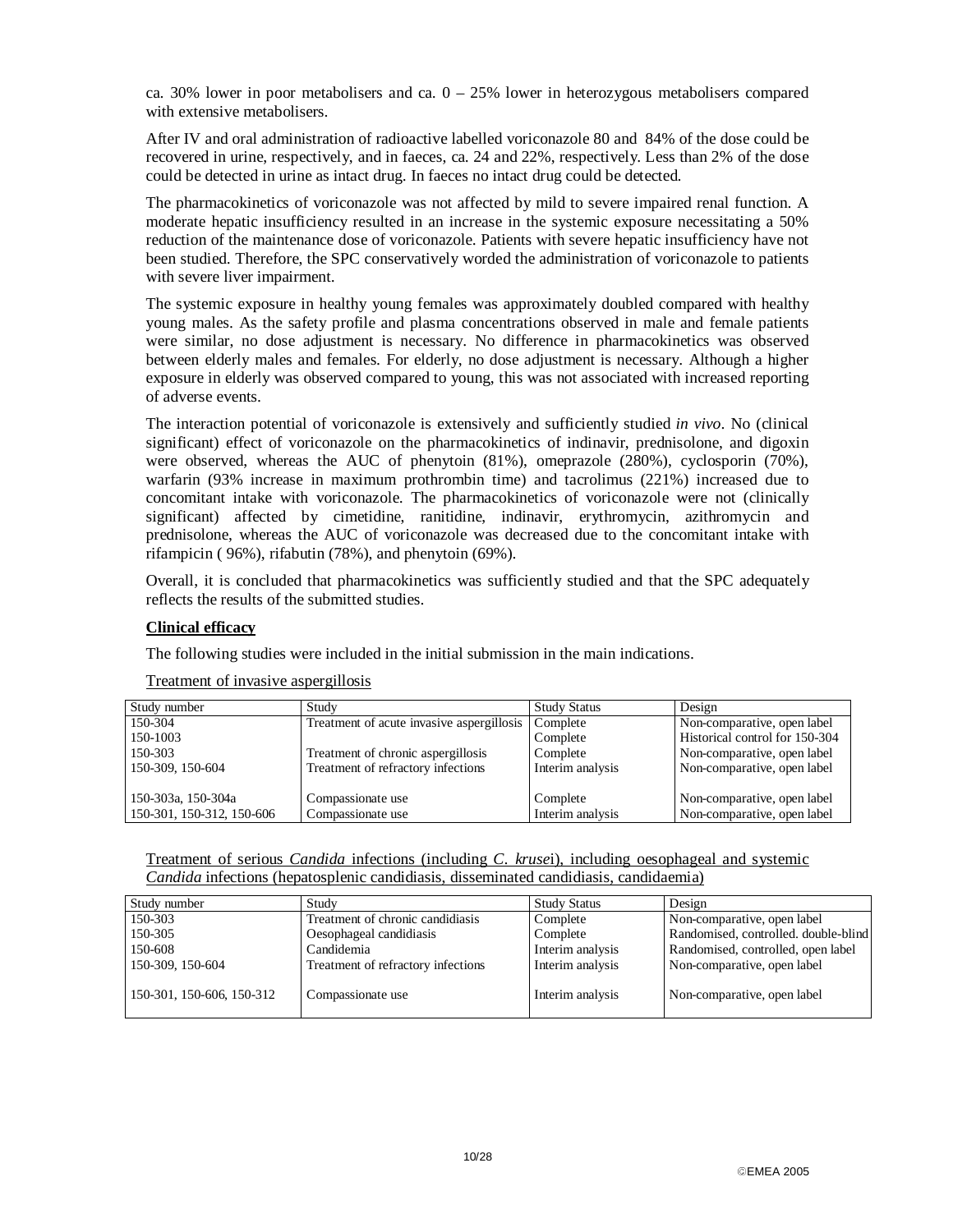Treatment of serious fungal infections caused by *Scedosporium* spp and *Fusarium* spp

| Study number      | Study                               | <b>Study Status</b> | Design                      |
|-------------------|-------------------------------------|---------------------|-----------------------------|
| 150-309, 150-604  | Treatment of refractory infections; | Interim analysis    | Non-comparative, open label |
|                   | Compassionate use                   |                     |                             |
| 150-301, 150-606, |                                     | Interim analysis    | Non-comparative, open label |
| 150-303a          |                                     | Complete            |                             |

Empirical Treatment

| Study number | Study               | Study status | Design      |             |      |
|--------------|---------------------|--------------|-------------|-------------|------|
| 150-603      | Empirical treatment | Complete     | Randomised. | controlled. | open |
|              |                     |              | label       |             |      |

In response to the CPMP list of questions, comparative studies (150-307/602) in invasive aspergillosis were submitted which had just been completed.

Efficacy data were pooled from the entire programme using standardised procedures referred to as the Voriconazole Efficacy Response Assessment (VERA), this enabled efficacy data from different studies to be summarised in a consistent manner for each fungal species causing an infection.

The indications for serious systemic candidiasis, fusariosis and scedosporiosis were based on pooled efficacy data across the clinical programme: 736 voriconazole and 454 control patients were included in the initial pooled efficacy analyses. Subsequently in response to CPMP questions further refractory candidiasis, fusariosis and scedosporiosis data, from the since completed studies 150-309/604, were provided.

All clinical studies were conducted after the effective date of the GCP guidelines, 1 July 1991, and were performed in accordance with GCP guidelines.

#### *Dose-response studies and main clinical studies*

#### *Dose response studies*

As mentioned above there was no dose response relationship between voriconazole plasma concentrations (or derived parameter) and efficacy in terms of successful biological response or treatment outcome as determined from available PK-PD data. Indeed successful outcomes were observed for concentrations ranging between .5mcg and 5 mcg/ml at the end of treatment. Neither Cmax nor Cmin seem to be preferentially correlated with outcome. This issue will be further explored by the Company in post marketing studies that will also compare exposure levels after doses of 4mg/kg iv and oral doses of 200mg and 300mg.

*Main studies*

#### **Invasive Aspergillosis**

#### *Study 150-307/602*

The primary objective of Protocols 150-307 (conducted in Europe, Israel and Australia) and 150-602 (conducted in the United States, Canada, South America and India) was to evaluate the efficacy, safety, and toleration of voriconazole compared with conventional amphotericin B as initial treatment of (definite or probable) acute invasive aspergillosis in immunocompromised patients of 12 years of age or older. Only up to four days of prior systemic anti-fungal therapy for aspergillosis was allowed. The two protocols had virtually identical inclusion and exclusion criteria, study procedures, assessments and endpoints. Therefore data from both studies were pooled and analysed together, according to a pre-defined umbrella protocol. The primary objective of the umbrella protocol was to demonstrate non-inferiority of voriconazole at Week 12 in the modified intention to treat (MITT) population. The other objectives were to demonstrate superiority of voriconazole at end of randomised therapy (EORT) in the MITT population and to assess the survival through Day 84 from the start of treatment.

A sample of 276 patients (138 per group) would provide power of at least 90% to (1) demonstrate non-inferiority in the rates of satisfactory global response between patients randomised to voriconazole and patients randomised to amphotericin B in the MITT analysis at Week 12 and (2)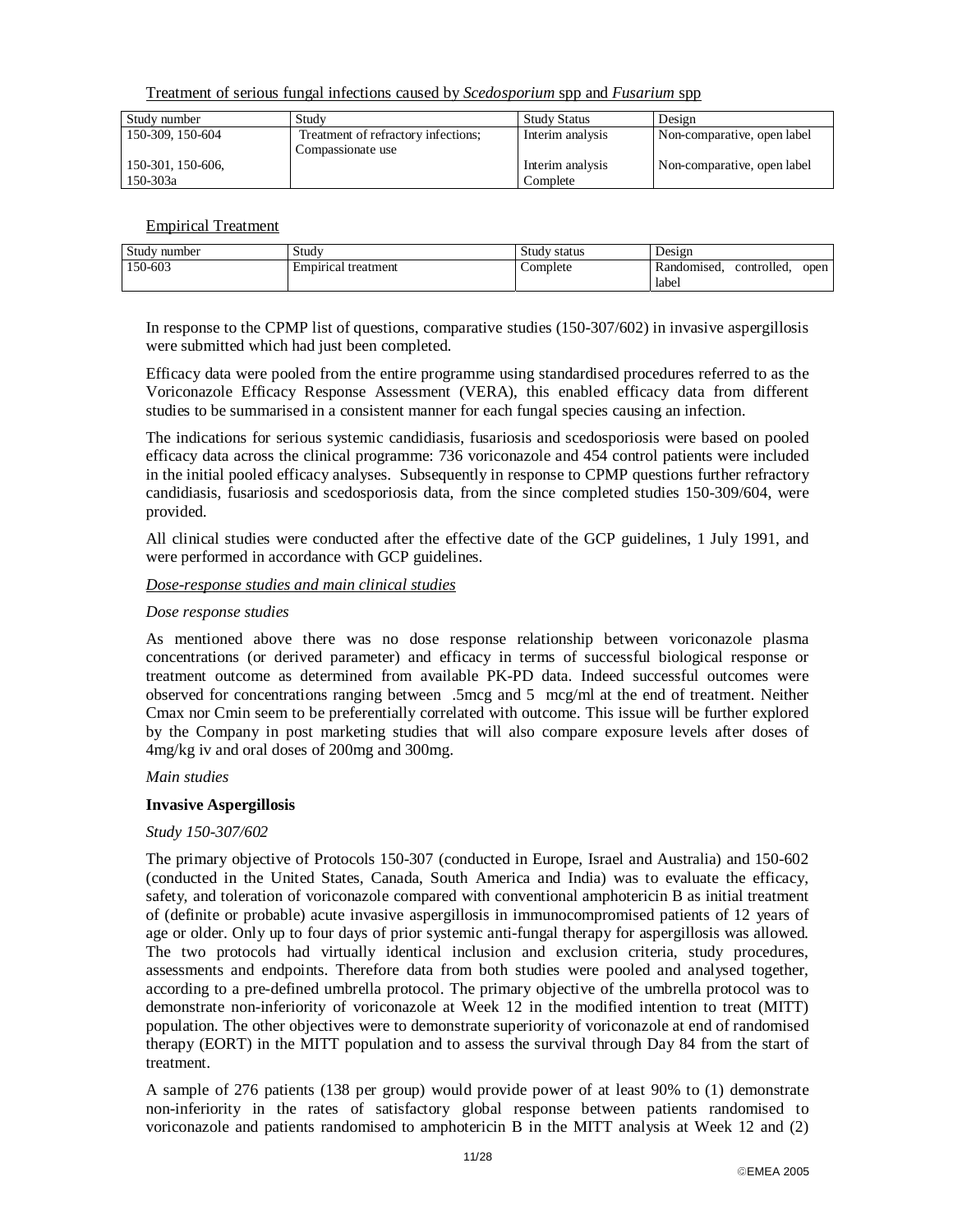detect a difference of 20% in the rates of satisfactory (complete or partial) global response between the voriconazole and amphotericin B treatment groups in the MITT analysis at the end of IRT.

The ITT population included all patients who received at least one dose of correct IRT.

Patients were, however, excluded from this population if their study therapy was not their randomised therapy.

The MITT population included all patients who:

-had received at least one dose of their IRT, and

-had confirmation of 'definite' or 'probable' primary diagnosis of invasive aspergillosis (IA) as determined by an independent Data Review Committee (DRC).

Definite or probable IA was defined by modified EORTC/MSG criteria. Satisfactory outcomes were complete response (CR) of clinical and radiological findings or partial (PR), significant clinical and >50% radiological improvement. Unsatisfactory outcomes were unchanged or worse. Definite or probable aspergillosis and efficacy were both determined by the independent DRC, which was blinded to drug therapy.

Voriconazole was given as an intravenous loading dose of 6mg/kg every 12 hours (Q12H) for the first 24 hours, followed by 4mg/kg iv Q12H. Downward adjustments for toleration of 1mg/kg Q12H were allowed to a minimum dose of 3mg/kg Q12H. At least seven days of iv dosing was recommended for all patients. The starting dose of oral voriconazole was 200mg twice daily (BID). If there was inadequate clinical response after at least three days, the dose could be escalated to 300mg BID. If this dose was not tolerated, the escalated dose could be decreased by increments of 50mg BID to a minimum dose of 200mg BID. For patients weighing less than 40kg, all doses of oral voriconazole were decreased by 50%. Therapy could be continued for a maximum total duration of 12 weeks, and an extension up to 16 weeks was possible. The total duration of treatment for each subject was based on his/her response, as determined by the investigator.

Patients who discontinued either initial randomised study treatment because of toxicity, lack of tolerability, or clinical failure could receive an other licensed antifungal treatment (OLAT). Patients were to be followed for the entire 16-week study period, regardless of any changes in treatment.

Of the 277 patients in the MITT population, 242 patients were also included in the PP population. The reasons for exclusion from the PP population were determined by the DRC and included lack of eligibility/evaluability, receipt of precluded concomitant medication and indeterminate global response at Week 12.

#### **Results**

Analysed populations are displayed in the following table. The patterns of underlying diseases and infection sites were broadly similar in each of the two treatment groups.

| Population                    | Voriconazole<br>Group | Amphotericin B<br>group | Total patients |
|-------------------------------|-----------------------|-------------------------|----------------|
| Patients receiving study drug | 196                   | 185                     | 381            |
| <b>ITT</b> population         | 194                   | 185                     | 379            |
| MITT population               | 144                   | 133                     | 277            |
| PP population                 | 131                   | 111                     | 242            |

Summary of Numbers of Subjects within Populations used for Efficacy Analyses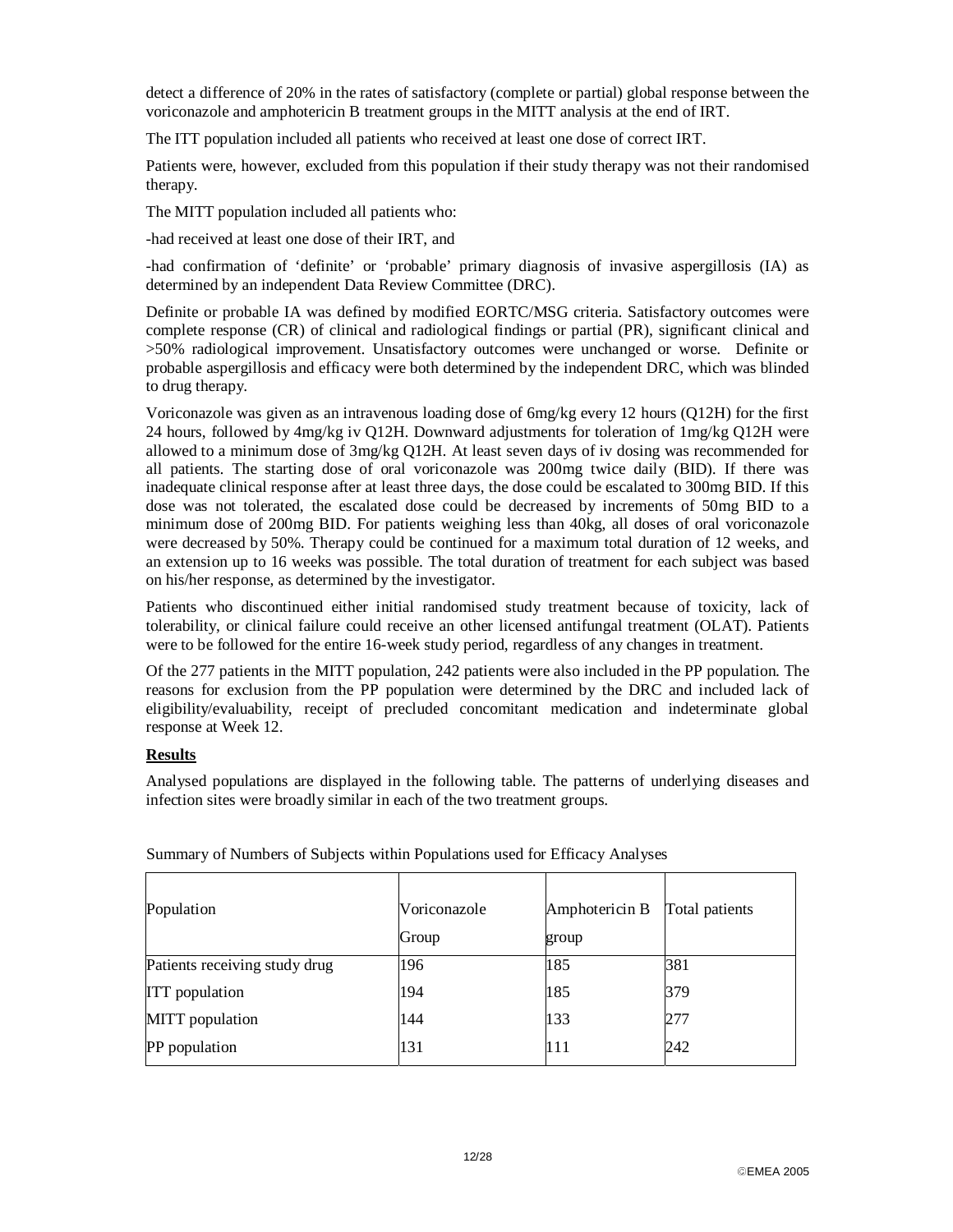|                                                         |     |        | VORICONAZOLE IAMPHOTERICIN B |        |
|---------------------------------------------------------|-----|--------|------------------------------|--------|
| NUMBER(%) OF PATIENTS                                   | 194 |        | 185                          |        |
|                                                         |     |        |                              |        |
| Allogeneic bone marrow transplant <sup>^</sup>          | 25  | (12.9) | 30                           | (16.2) |
| Allogeneic peripheral stem cell transplant <sup>^</sup> | 19  | (9.8)  | 8                            | (4.3)  |
| Autologous bone marrow transplant-                      | 5   | (2.6)  | Ш                            | (0.5)  |
| Autologous peripheral stem cell transplant-             | 7   | (3.6)  |                              | (3.8)  |
| Other haematological condition-                         | 106 | (54.6) | 112                          | (60.5) |
| $HIV/AIDS+$                                             | 6   | (3.1)  |                              | (3.8)  |
| Solid organ transplant+                                 | 11  | (5.7)  | 8                            | (4.3)  |
| Other Solid organ malignancy $+$                        | 1   | (0.5)  | 0                            |        |
| High dose corticosteroid treatment+                     | 11  | (5.7)  | 12                           | (6.5)  |
| Other+                                                  | 3   | (1.5)  | 0                            |        |

Summary of Underlying Disease at Baseline – ITT Population

^Allogeneic bone marrow or stem cell transplant

\_Autologous bone marrow or stem cell transplant or haematological condition

+Other underlying disease

As expected, virtually all of the patients entered into this study had serious medical conditions at baseline.

Of the patients in the amphotericin B group who switched to OLAT, 57 (39.6%) initially received itraconazole, 61 (42.4%) initially received liposomal amphotericin B and 26 (18%) initially received other therapies. Voriconazole was better tolerated than amphotericin B allowing for longer duration of therapy. See the following table.

|              |               |             | Voriconazole group |             |              | Amphotericin B group |             |  |
|--------------|---------------|-------------|--------------------|-------------|--------------|----------------------|-------------|--|
|              |               | IRT         | <b>OLAT</b>        | Regimen     | <b>IRT</b>   | <b>OLAT</b>          | Regimen     |  |
|              |               | $(N = 196)$ | $(N = 77)$         | $(N = 196)$ | (N<br>$=185$ | $(N = 145)$          | $(N = 185)$ |  |
| Elapsed time | Mean (days)   | 65          | 37                 | 80          | 16           | 58                   | 62          |  |
|              | Median (days) | 73          | 23                 | 87          | 12           | 53                   | 57          |  |
|              | Range (days)  | 2-288       | $1 - 128$          | $3 - 288$   | $1 - 85$     | $1-129$              | $1 - 135$   |  |
| Actual time  | Mean (days)   | 65          | 36                 | 79          | 14           | 55                   | 57          |  |
|              | Median (days) | 73          | 22                 | 87          | 12           | 47                   | 46          |  |
|              | Range (days)  | 2-288       | $1 - 128$          | $3 - 288$   | $1 - 84$     | $1-129$              | $1 - 135$   |  |

Duration of Treatment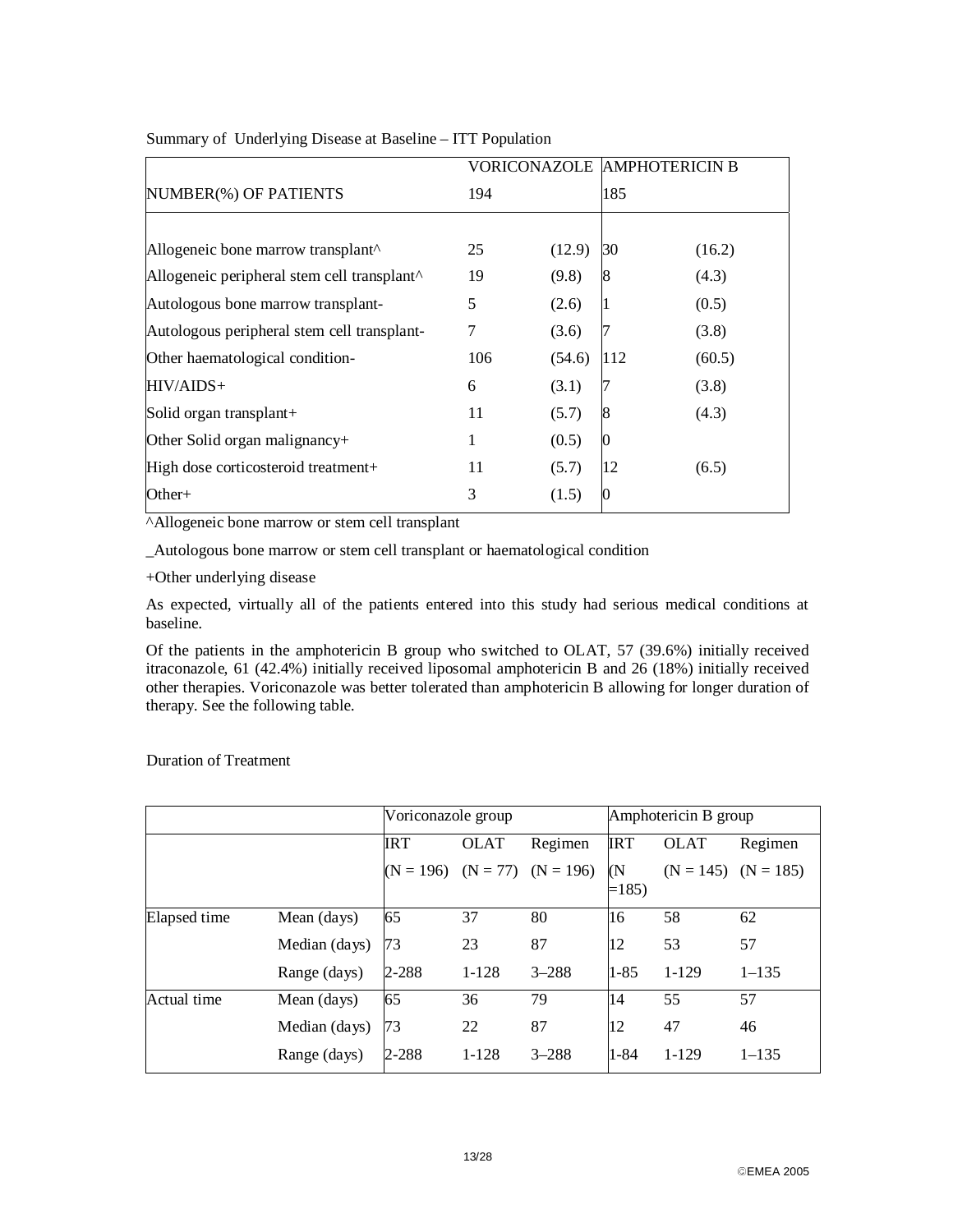The duration of treatment expressed in terms of elapsed time was similar to the actual time, although elapsed times tended to be slightly greater than actual times. This was especially the case in the amphotericin B group, because some investigators gave patients a break in their treatment, primarily to allow recovery from AEs (most frequently renal AEs).

In total, 177 patients who received study drug did not complete the study; 80 (41%) of patients in the voriconazole group and 97 (52%) of patients in the amphotericin B group. The main reason for discontinuation from the study (as determined by the investigator) was death.

#### *Efficacy:*

The survival for voriconazole treated patients was statistically significantly greater than that for amphotericin B treated patients and a clinically and statistically significant benefit was shown in favour of voriconazole for time to death and time to discontinuation due to toxicity.

The positive outcome for the overall population (150-307/602) is reproduced within the individual protocol components (150-307 and 150-602) and subpopulations. Although more patients had a satisfactory global response in both treatment groups in protocol 150-307 (57.0% vs 36.9%) compared with protocol 150-602 (46.6% vs 22.5%), the treatment effects were not statistically different between the two protocols at the 5% level.

The table shows the outcome for the primary efficacy variable but remained consistent in other analyses:

| Number of patients with satisfactory global responses (DRC assessment) at Week 12 by protocol |
|-----------------------------------------------------------------------------------------------|
| and treatment group for the MITT population. (Primary Efficacy Analysis)                      |

| <b>DRC</b> Global | Voriconazole group                                                |         | Amphotericin B group     |  |  |          |
|-------------------|-------------------------------------------------------------------|---------|--------------------------|--|--|----------|
| <b>Response</b>   | $(N=144)$                                                         |         | $(N=133)$                |  |  |          |
|                   | 150-307                                                           | 150-602 | Combined 150-307 150-602 |  |  | Combined |
| Satisfactory      | 49 (57.0%) 27 (46.6%) 76 (52.8%) 31 (36.9%) 11 (22.5%) 42 (31.6%) |         |                          |  |  |          |
| Unsatisfactory    | 37 (43.0%) 31 (53.5%) 68 (47.2%) 53 (63.1%) 38 (77.6%) 91 (68.4%) |         |                          |  |  |          |

Unsatisfactory response: included failures included (1) patients whose DRC response was given as failure, indeterminate or missing and had an assessment within the Week 12 window, (2) patients who died before the Week 12 assessment and (3) patients without a clinical, mycological or imaging assessment within the Week 12 window.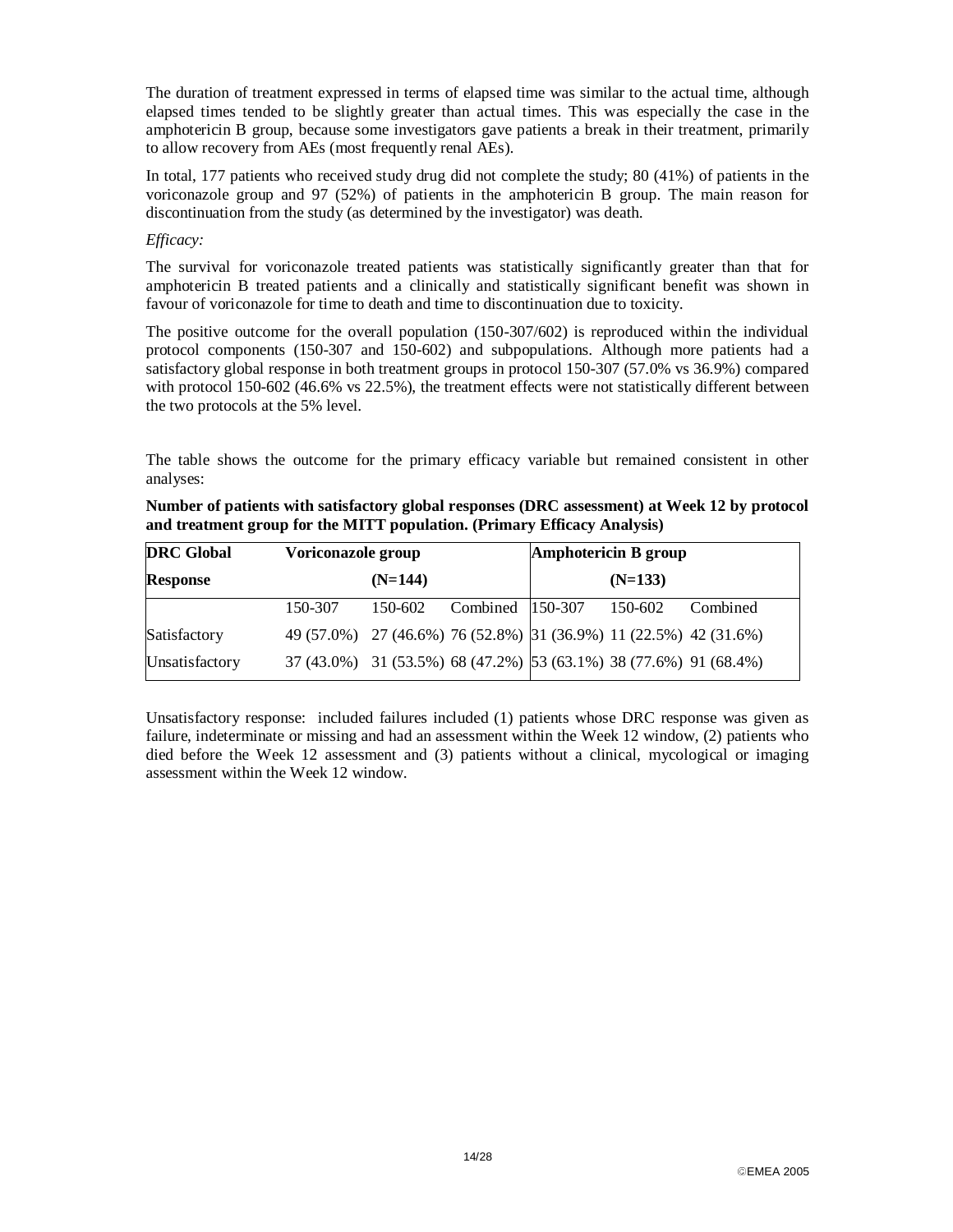#### VORICONAZOLE PROTOCOL 307602



Analyses of time to death from the start of treatment and mortality on Day 84 data revealed a total of 98 deaths before Day 84 among patients in the MITT population; 42 patients (29.2%) in the voriconazole group and 56 (42.1%) patients in the amphotericin B group. Kaplan-Meier survival curves plotting time to death showed that the incidence of deaths in each treatment group tended to be highest early in the protocol, although this trend was most pronounced in the amphotericin B group. The proportion of patients surviving was consistently higher in the voriconazole group than the amphotericin B group throughout the study. Separation of the survival curves began soon after the start of treatment; the proportion of patients alive in the voriconazole group was higher than in the amphotericin B group at Day 14. The number of patients whose death was judged by the DRC to be caused by aspergillosis was approximately twice as high in the amphotericin B group compared with the voriconazole group.



EMEA 2005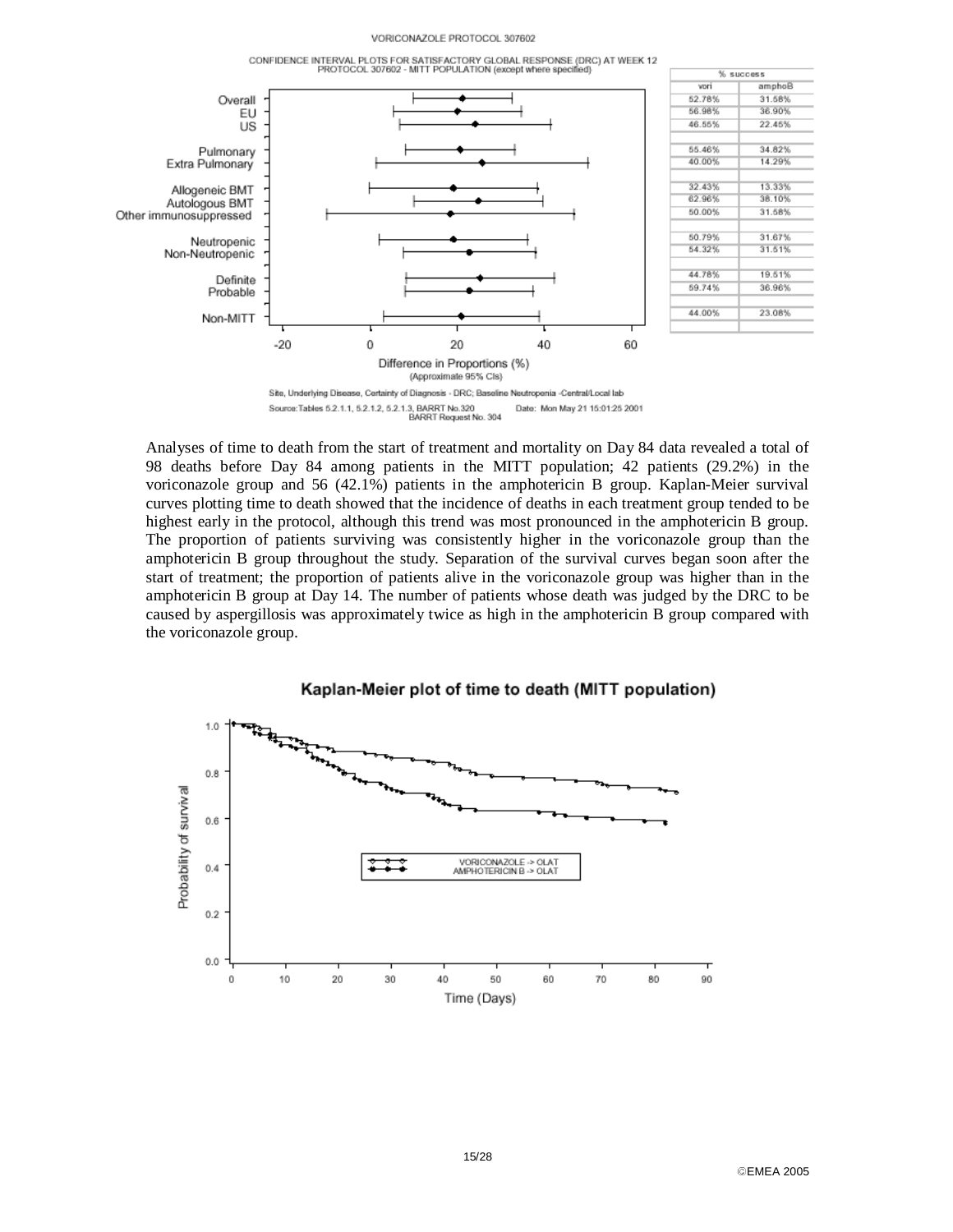| <b>Cause of death</b>                                  | <b>Voriconazole</b> | <b>Amphotericin B</b> |
|--------------------------------------------------------|---------------------|-----------------------|
|                                                        | group ( $N = 144$ ) | group $(N = 133)$     |
| Aspergillosis                                          | 22 (15.3%)          | 39 (29.3%)            |
| Unrelated to aspergillosis but evidence of active      | 13 (9.0%)           | $9(6.8\%)$            |
| Aspergillus infection                                  |                     |                       |
| Unrelated to aspergillosis and no evidence of residual | $8(5.6\%)$          | 4 (3.0%)              |
| Aspergillus infection                                  |                     |                       |
| Indeterminate                                          | $(6.3\%)$           | $4(3.0\%)$            |

### **Summary of cause of death for patients as assessed by the DRC (MITT population)**

#### **Serious** *Candida* **infections**

In addition to the randomised, double blind, controlled oesophageal candidiasis study (150-305), a further 169 patients with candidiasis and treated with voriconazole were presented: 127 salvage cases (combined Studies 150-309/604 and other pooled data), and 42 primary therapy patients with systemic infection (from interim Study 150-608 and Study 150-603).

### **Serious infections caused by** *Scedosporium* **spp. and** *Fusarium* **spp.**

Infections caused by fungi such as species of *Scedosporium* and *Fusarium* are encountered less frequently. The infection is often unresponsive to currently licensed antifungal agents. In the present application efficacy of voriconazole against such infections relied on the pooled efficacy analysis.

## *Clinical studies in special populations*

Sixty-one paediatric patients aged 9 months up to 15 years who had definite or probable invasive fungal infections, were treated with voriconazole. This population included 34 patients aged 2 to  $\langle 12 \rangle$ years and 20 patients 12 to 15 years of age. The number of paediatric patients (< 12years of age) evaluated is rather limited (n=34). However, based upon the submitted studies and population pharmacokinetic analysis, children have a higher elimination capacity than adults on a body weight basis. Therefore to achieve exposures (AUCs) in children consistent with those of adults following 3mg/kg, higher doses of 4mg/kg will be required. Higher doses have not been sufficiently nor systematically studied in children and the applicant will further investigate this as a post-approval commitment. In addition to studies regarding investigations of the pharmacokinetics and safety/efficacy investigations of the higher doses in children aged 2 to 12 years, a powder for oral suspension formulation is currently under development. Safety and effectiveness in children less than 2 years of age has not been established. See further relevant sections of the SPC.

#### *Exploratory analysis performed across trials (pooled analyses).*

#### **Aspergillosis**

Supportive pooled data analyses of results derived from different protocols across the clinical trial programme (including also compassionate use protocols but not the final results from main study *150-307/602*) were also provided for the invasive aspergillosis using the Voriconazole Efficacy Response Assessment. See the following table for the overall overview of outcome analyses.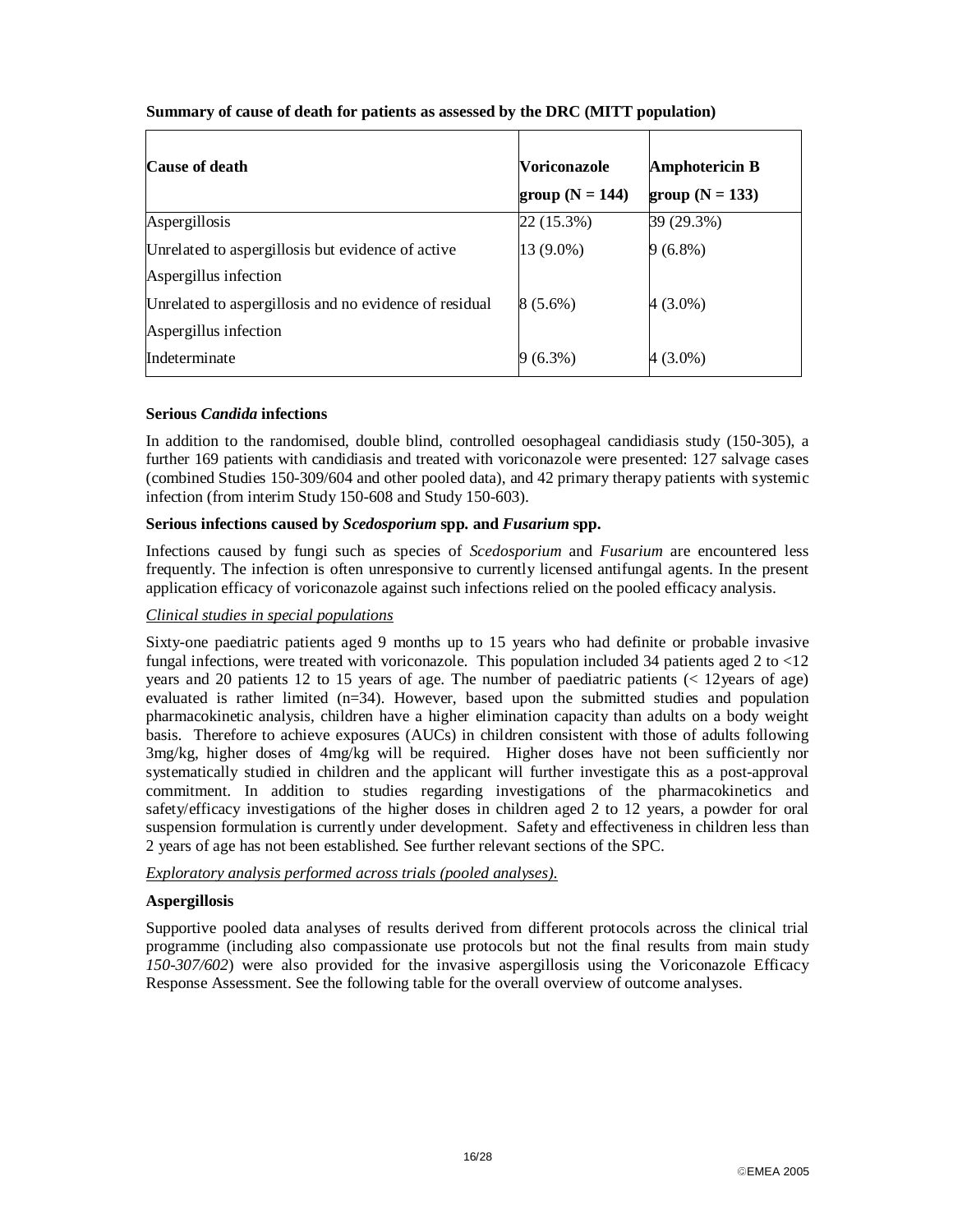| Outcome        | All cases   | Primary cases | Salvage cases |
|----------------|-------------|---------------|---------------|
|                | $(N=322)$   | $(N=84)$      | $(N=238)$     |
| <b>Success</b> | 140 (43.5%) | 44 (52.4%)    | 96 (40.3%)    |
| - Complete     | 50 (15.5%)  | 16 (19.0%)    | 34 (14.3%)    |
| - Partial      | 90 (28.0%)  | 28 (33.3%)    | $62(26.1\%)$  |
| <b>Failure</b> | 182 (56.5%) | 40 (47.6%)    | 142 (59.7%)   |
| - Stable       | 38 (11.8%)  | 9(10.7%)      | 29 (12.2%)    |
| - Failure      | 131 (40.7%) | 29 (34.5%)    | 102 (42.9%)   |

# **Outcome of Voriconazole Therapy in Patients with aspergillosis Pooled Across the Clinical Programme (excluding study 150-307/602)**

This large database revealed an efficacy profile of voriconazole in invasive aspergillosis that was consistent with the profile from the prospective study 150-304.

### **Refractory invasive candidiasis**

Voriconazole has been investigated as salvage treatment of fungal infections in Protocols 150- 309/604. Along with data from refractory candidiasis patients in Study 150-303 and the compassionate programme the following patients were presented for the analysis:

|                   | All Refractory | <b>Refractory Infection Groups</b> |                        |  |  |
|-------------------|----------------|------------------------------------|------------------------|--|--|
| Study             | Candidiasis    | Candidaemia                        | Disseminated $&$ other |  |  |
|                   | Subjects*      |                                    | invasive candidiasis   |  |  |
|                   |                |                                    |                        |  |  |
|                   |                |                                    |                        |  |  |
| Studies 150-      |                |                                    |                        |  |  |
| Study 150-303     |                |                                    |                        |  |  |
| Compassionate-use |                |                                    |                        |  |  |
| Total             | 106            |                                    |                        |  |  |

\* - this column includes oesophageal candidiasis subjects

Prospectively defined criteria in studies 150-309/604 required that patients with invasive fungal infection had to have been efficacy failures having received treatment for at least 6 days with an appropriate systemic antifungal. Supportive data on 51 patients with oesophageal candidiasis who were considered efficacy failures after having received treatment prior antifungal therapy for at least 14 days were also discussed, their results will be mentioned briefly here.

#### Endpoints:

**Complete response:** Resolution of all clinical signs and symptoms, bronchoscopic and/or radiographic abnormalities attributable to fungal infection present at baseline, AND (where obtainable) mycological eradication

**Partial response:** Major improvement in clinical signs, symptoms, bronchoscopic and/or radiographic abnormalities attributable to fungal infection present at baseline.

The median duration of voriconazole treatment of the refractory candidiasis population varied between 54 to 65 days across the subgroups.

#### *Outcome by infection category*

The outcomes according to broad infection categories are presented in Table below.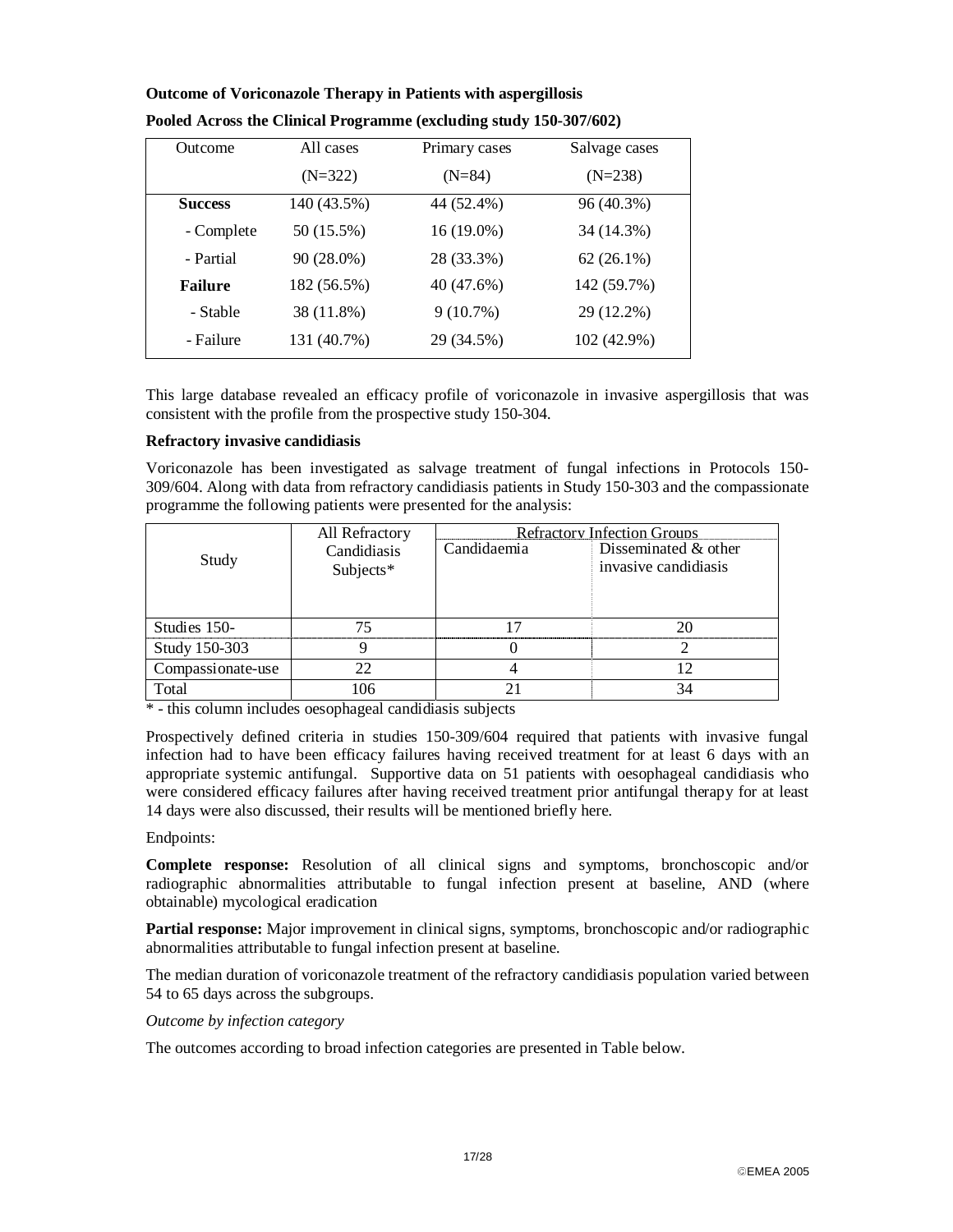# **Outcome According To Infection Category**

| Refractory infection category                           | Partial<br>response | Complete<br>response | Overall<br>success  |
|---------------------------------------------------------|---------------------|----------------------|---------------------|
| Candidaemia $(n=21)$                                    | 7/21                | 3/21                 | 10/21<br>$(47.6\%)$ |
| Disseminated or other invasive<br>candidiasis $(n=34)$  | 8/34                | 6/34                 | 14/34<br>$(41.2\%)$ |
| Oesophageal candidiasis $(n=51)$<br>(HIV/AIDS patients) | 19/51               | 12/51                | 31/51<br>$(60.8\%)$ |

# *Outcome by underlying condition:*

Successful outcome in invasive refractory candidiasis patients according to primary underlying disease and infection group.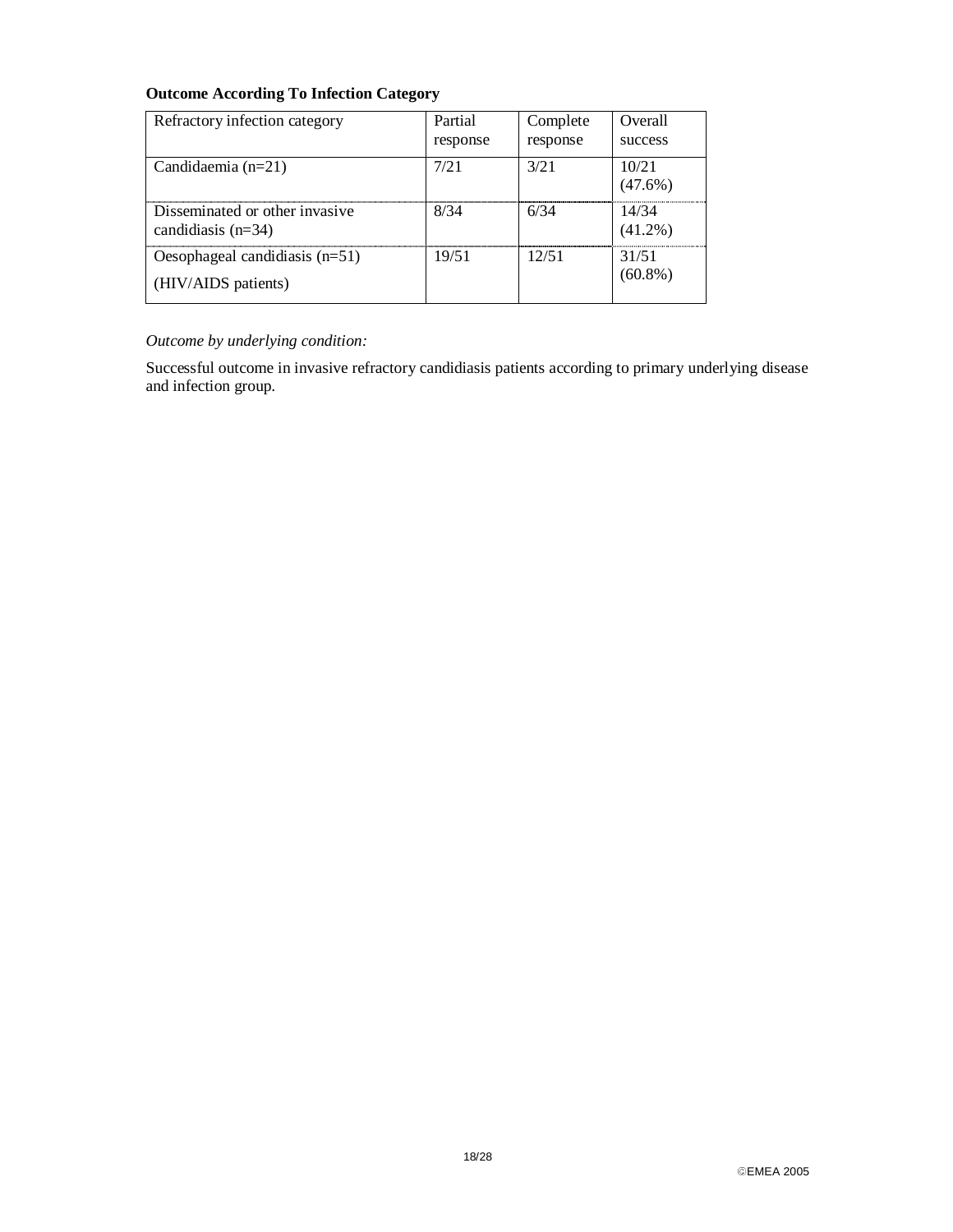|                                      | treatment:        | Success at end of<br>voriconazole<br>Candidaemia |                  | Success at end of voriconazole<br>treatment: Disseminated or other<br>invasive candidiasis |                  |                  |                          |
|--------------------------------------|-------------------|--------------------------------------------------|------------------|--------------------------------------------------------------------------------------------|------------------|------------------|--------------------------|
|                                      | Complete response | Partial response                                 | Success          | Complete response                                                                          | Partial response | Success          |                          |
| Cancer                               | 3/13              | 2/13                                             | $5/13$           | $3/20$                                                                                     | 4/20             | $7/20$           | 13/34 (38.2%)            |
| • Haematological<br>malignancy       | 2/11              | 2/11                                             | 4/11             | 2/16                                                                                       | 4/16             | 6/16             | 10/27 (37.0%)            |
| • Other malignancy                   | 1/2               | 0/2                                              | 1/2              | 1/4                                                                                        | 0/4              | 1/4              | 3/7                      |
| <b>HIV/AIDS</b>                      | 1/2               | 0/2                                              | 1/2              | $\overline{a}$                                                                             | $\overline{a}$   | $\overline{a}$   | $31/52$ (59.6%)          |
| Other haematologic<br>disorder       | $\overline{2/3}$  | $\overline{0/3}$                                 | $\overline{2/3}$ | 1/4                                                                                        | $\overline{0/4}$ | 1/4              | $\overline{\frac{3}{7}}$ |
| Prior solid organ<br>transplantation | 1/1               | 0/1                                              | 1/1              | 3/4                                                                                        | 0/4              | $\overline{3/4}$ | 4/5                      |
| Other<br>immunosupression            | 0/1               | 0/1                                              | 0/1              | 0/2                                                                                        | $\frac{1}{2}$    | 1/2              | 1/3                      |
| Other disorder or<br>unknown         | 0/1               | 1/1                                              | 1/1              | 1/4                                                                                        | $\frac{1}{4}$    | $\overline{2/4}$ | $\overline{3/5}$         |
| All conditions                       | 7/21              | $\frac{3}{21}$                                   | 10/21            | 8/34                                                                                       | 6/34             | 14/34            | $55/106*(51.9%)$         |

\* - this column includes oesophageal candidiasis subjects

Note: Grey shaded areas are subsets. 'Complete response' and 'Partial response' are combined for overall outcome of success.

Three of four liver transplant patients with candidaemia or disseminated infection had a complete response following voriconazole treatment; likewise a single lung transplant patient had a complete response.

#### *Outcome by Haematologic Risk factors*

Eight of the 11 patients with refractory systemic candidiasis who had undergone bone marrow transplantation, received allogeneic grafts, a recognised high risk group (three patients also had graftversus-host disease). Of these allografts, 2/8 patients responded to treatment. Of patients with systemic infection, one with relapsed haematological malignancy had a partial response, and 3/12 patients with prolonged neutropenia responded successfully to voriconazole treatment.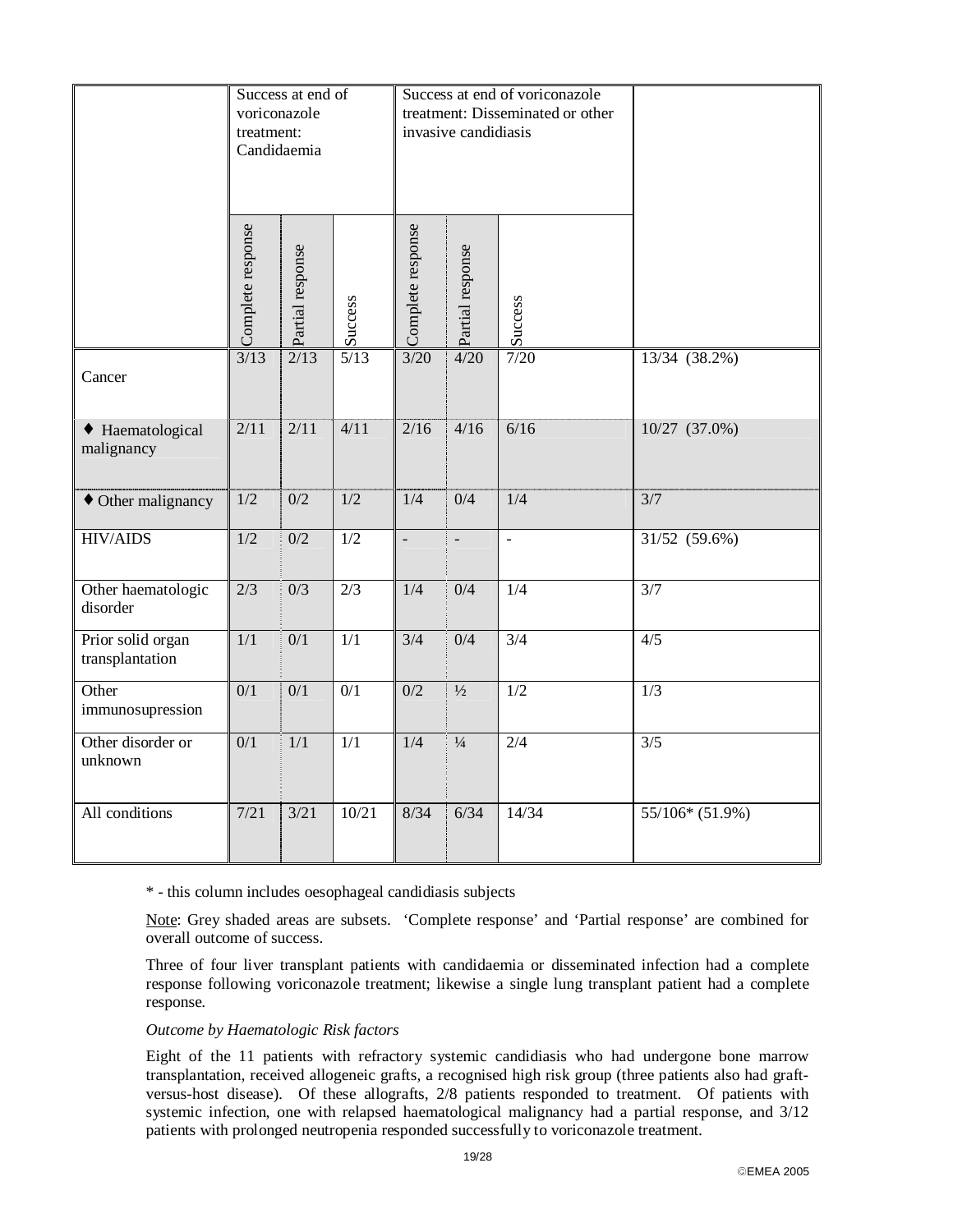#### *Baseline Absolute Neutrophil Count*

This information was not always available. However, 2/8 patients with an ANC of less than 500 cells/mm<sup>3</sup> treated with voriconazole for candidaemia or disseminated infection had a complete response. Of patients with ANCs of >1000 cells/mm<sup>3</sup> and refractory systemic infection,  $14/25$  (56%) had a successful outcome.

#### *Outcome by prior antifungal exposure*

The prior antifungal data indicate that exposure was extensive in the majority of the population. Of patients with candidaemia or disseminated/other invasive candidiasis 36 received more than 21 days prior treatment. Nineteen of 21 (90.5%) patients with refractory candidaemia had received prior antifungals for a minimum of eight days. In the combined candidaemia or disseminated/invasive candidiasis groups, 22/55 (40%) patients received more than one antifungal for a period exceeding 28 days.

Successful outcome following voriconazole treatment is summarised in Table below.

| Prior antifungals                                                                               | Successful outcome at end<br>of voriconazole treatment:<br>Refractory candidaemia<br>and disseminated or<br>invasive candidiasis<br>(combined) |
|-------------------------------------------------------------------------------------------------|------------------------------------------------------------------------------------------------------------------------------------------------|
| Fluconazole alone                                                                               | 4/9                                                                                                                                            |
| $Fluconazole + amphotericin B$                                                                  | 9/24                                                                                                                                           |
| $Fluconazole + any other$<br>combination                                                        |                                                                                                                                                |
| Amphotericin B alone                                                                            | 0/6                                                                                                                                            |
| Amphotericin $B + any$ other<br>combination (excl. Fluconazole)                                 | 8/12                                                                                                                                           |
| Itraconazole alone or in any<br>other combination (excluding)<br>fluconazole or Amphotericin B) | 2/3                                                                                                                                            |

#### **Successful Outcome According To Prior Antifungal Usage**

#### *Mycological aspects*

*C. glabrata* and *C. krusei* were the most prevalent species in refractory candidaemia. It is noteworthy that in the refractory combined systemic candidiasis group, there were 39 non-*albicans Candida* species (including 16 infections with *C. glabrata* and 10 infections with *C. krusei*) at baseline, compared to 14 isolates of *C. albicans* and 14 unspeciated strains (in the refractory oesophageal group *C. albicans* was the predominant causative species).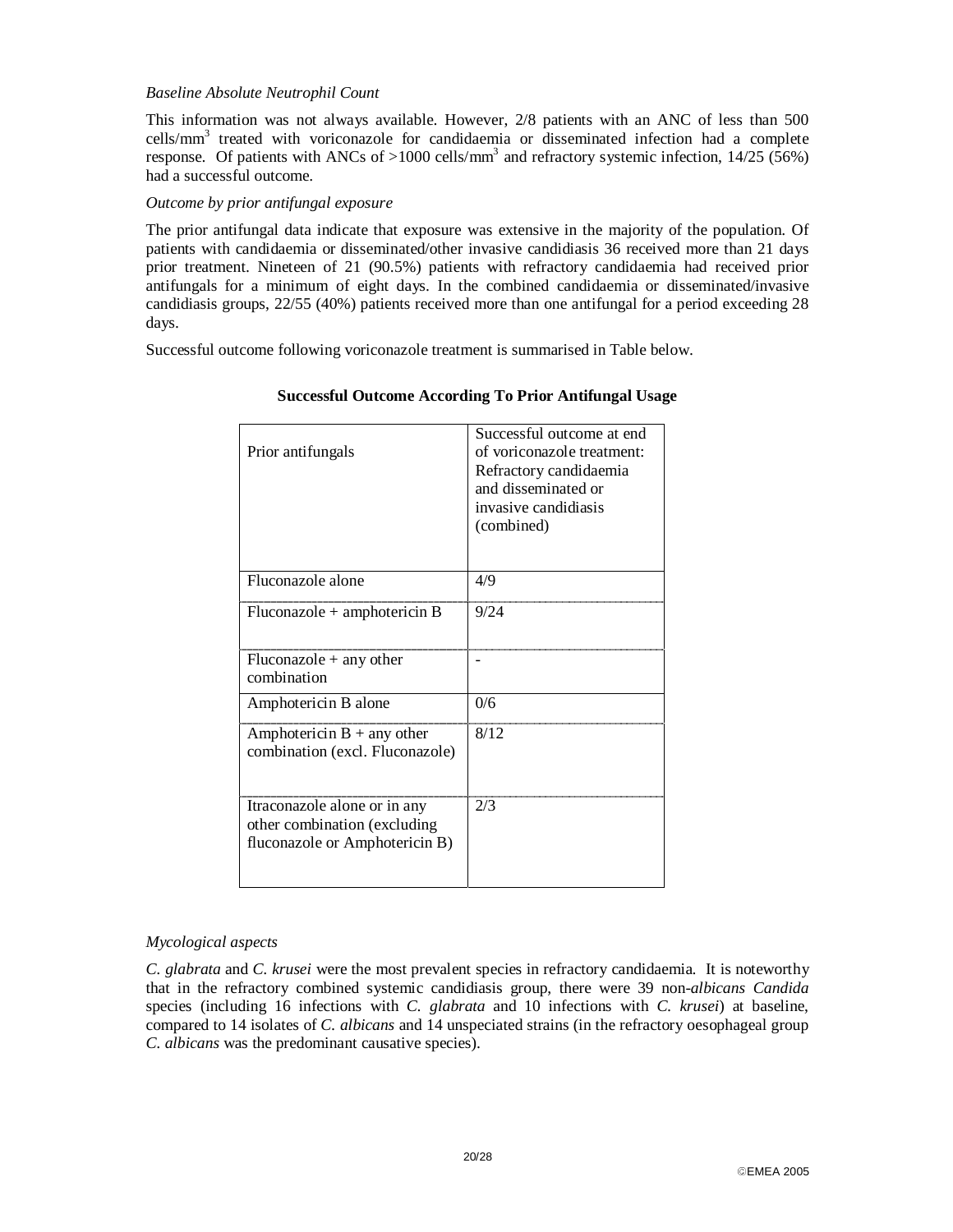#### **Successful outcome in refractory candidiasis patients according to baseline** *Candida* **species**

| Baseline species and<br>associated clinical<br>outcome* | Success at end of<br>voriconazole<br>treatment:<br>Candidaemia |                     |                          | Success at end of<br>voriconazole<br>treatment:<br>Disseminated or<br>other invasive<br>candidiasis |                    |                     |
|---------------------------------------------------------|----------------------------------------------------------------|---------------------|--------------------------|-----------------------------------------------------------------------------------------------------|--------------------|---------------------|
|                                                         | Complete<br>esponse                                            | response<br>Partial | <b>Success</b>           | Complete<br>response                                                                                | esponse<br>Partial | response<br>Success |
| C. albicans                                             | $\overline{0/3}$                                               | $\overline{0/3}$    | $\overline{0/3}$         | $\frac{2}{11}$                                                                                      | 1/11               | 3/11                |
| C. glabrata                                             | 1/6                                                            | 1/6                 | 2/6                      | 4/10                                                                                                | 0/10               | 4/10                |
| C. krusei                                               | 3/6                                                            | 0/6                 | 3/6                      | 1/4                                                                                                 | 1/4                | 2/4                 |
| C. tropicalis                                           | 0/4                                                            | $\overline{1/4}$    | 1/4                      | 2/5                                                                                                 | 2/5                | 4/5                 |
| C. parapsilosis                                         | 2/2                                                            | 0/2                 | 2/2                      |                                                                                                     |                    |                     |
| C. famata                                               | 1/1                                                            | 0/1                 | 1/1                      |                                                                                                     |                    | $\overline{a}$      |
| $C.$ kefyr                                              |                                                                | $\overline{a}$      | $\overline{a}$           | 0/1                                                                                                 | 1/1                | 1/1                 |
| Candida species                                         | 1/3                                                            | $\overline{1/3}$    | 2/3                      | 1/6                                                                                                 | 2/6                | 3/6                 |
| Fungus unspecified                                      |                                                                |                     | $\overline{\phantom{0}}$ | 1/5                                                                                                 | 1/5                | 2/5                 |

Note: Grey shaded areas are subsets: 'Complete response' and 'Partial response' are combined for overall outcome of success \* The subject's overall outcome is linked to each organism listed: where patients had >1 infecting species, the corresponding subject outcome is listed more than once

The relation of response to mycological resistance data at baseline is difficult to assess. The susceptibility data are very limited due to confirmation by histology alone or the unavailability of original cultures prior to patients' entry into these salvage treatment studies. Success at the end of voriconazole treatment according to specified leading baseline *Candida* species with baseline susceptibility data for fluconazole is shown in the following derived table.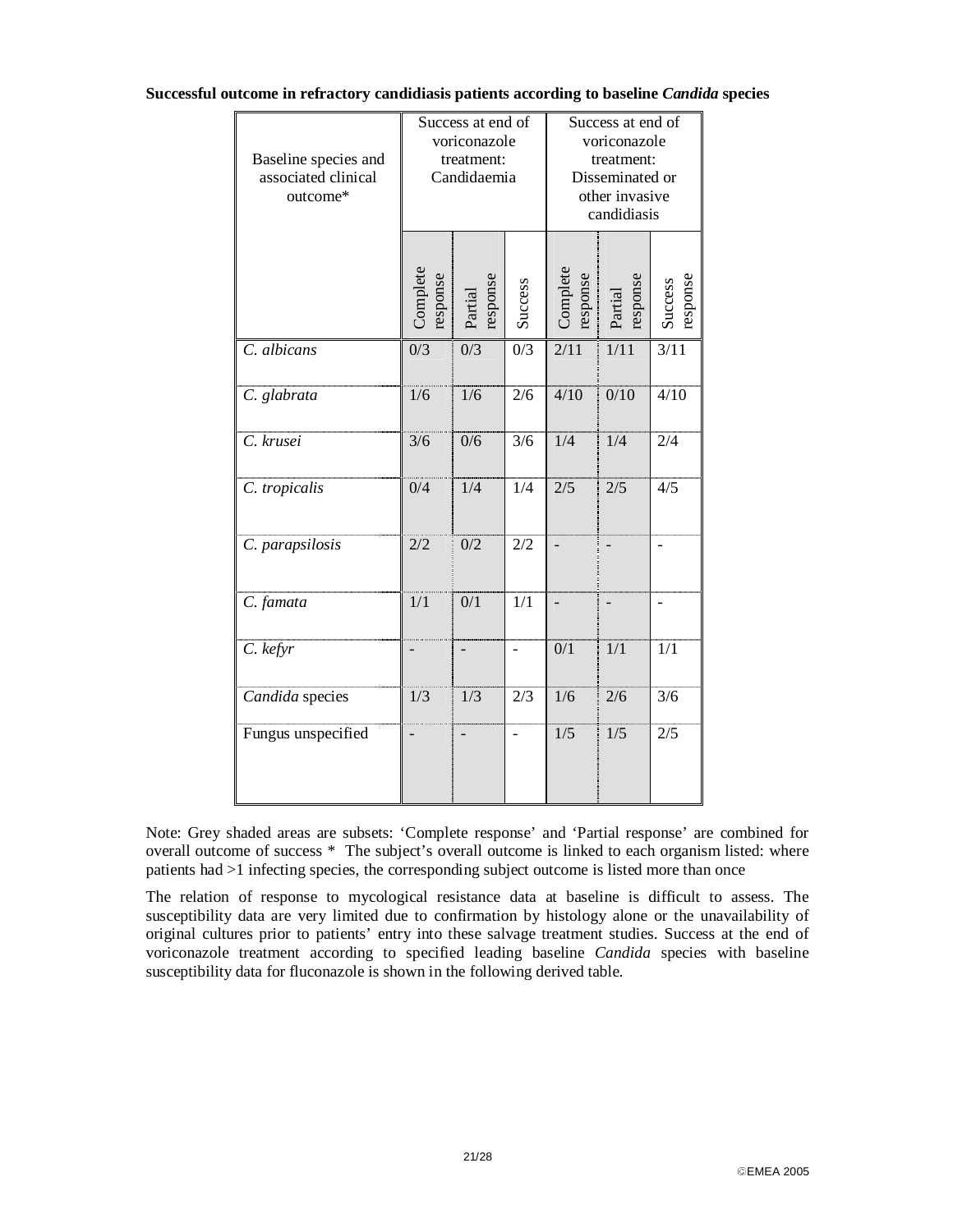| Species         | Fluconazole |        | Success in  | Success in Disseminated |
|-----------------|-------------|--------|-------------|-------------------------|
|                 | MIC         | (mg/L) | Candidaemia | or other invasive       |
|                 |             |        |             | candidiasis             |
| C. albicans     | >64         |        |             | 1/1                     |
|                 | 16-32       |        |             |                         |
|                 | $\leq 8$    |        |             | 1/3                     |
| C. glabrata     | >64         |        | 2/3         | 1/1                     |
|                 | 16-32       |        |             | 1/1                     |
|                 | < 8         |        | 0/2         | 0/2                     |
| $\mathcal{C}$ . | > 64        |        |             | 1/1                     |
| tropicalis      | 16-32       |        |             | 1/1                     |
|                 | $\leq 8$    |        | 1/2         | 1/2                     |
| C. krusei       | >64         |        |             | $\qquad \qquad$         |
|                 | 16-32       |        | 2/2         |                         |

The available data do not suggest a consistent pattern in responsiveness according to baseline susceptibility of the *Candida* species in these limited numbers of patients and isolates.

#### **Serious infections caused by** *Scedosporium* **spp. and** *Fusarium* **spp.**

Efficacy of voriconazole in the treatment of *Scedosporium* and *Fusarium* infections was assessed in the pooled efficacy analysis:

In 19/38 (50%) *Scedosporium* cases success was noted, the majority were immunocompromised patients and had disseminated infections. A total of 15 cases with cerebral scedosporiosis received voriconazole and were included in the pooled analysis. In all cases the diagnosis was based either on the positive brain/CSF histology/mycology (definite infection) or on the typical brain CT/MRI findings accompanying a definite fungal infection in another site. The majority of these patients were immunocompromised and had failed previous antifungal therapies. A successful outcome was demonstrated in 9/15 patients. Nine of 21 patients with *Fusarium* spp. infections were successfully treated with voriconazole. Of these 7, 3 had eye, one had sinus and 3 had disseminated infection.

#### *Supportive studies*

#### **Aspergillosis**

Study 150-304 was a prospectively designed non-comparative, multicentre, international (European) study of voriconazole in (primarily adult) patients with acute invasive aspergillosis i.e. a diagnosis of definite or probable acute invasive aspergillosis (primary patients) or with definite acute invasive aspergillosis who had not responded to an adequate course of other anti-fungal therapy or were unable to tolerate previous anti-fungal therapy (e.g. IV amphotericin B) (salvage patients).

 (A supportive historical control study (A1501003) including patients who were matched with those in the pivotal prospective study and during roughly the same period as the pivotal study was also provided).

'Primary' therapy patients were allowed to receive up to ten days of previous systemic anti-fungal drugs. Inclusion for salvage therapy with voriconazole was defined as follows: "patients aged 14-75 years with a diagnosis of definite acute invasive aspergillosis and who have not responded to an adequate course of other antifungal therapy, or were unable to tolerate intravenous amphotericin B therapy". Roughly 1/3 of the ITT patients were salvage therapy patients. The number of salvage treatment patients is thus very small which hampers the assessment

The predominant underlying disease was cancer, mainly haematological malignancies. The duration of treatment was to be a minimum of 4 weeks to a maximum of 24 weeks, depending on the response of the patient. The protocol set primary efficacy endpoint was the clinical response as assessed by the investigator at EOT.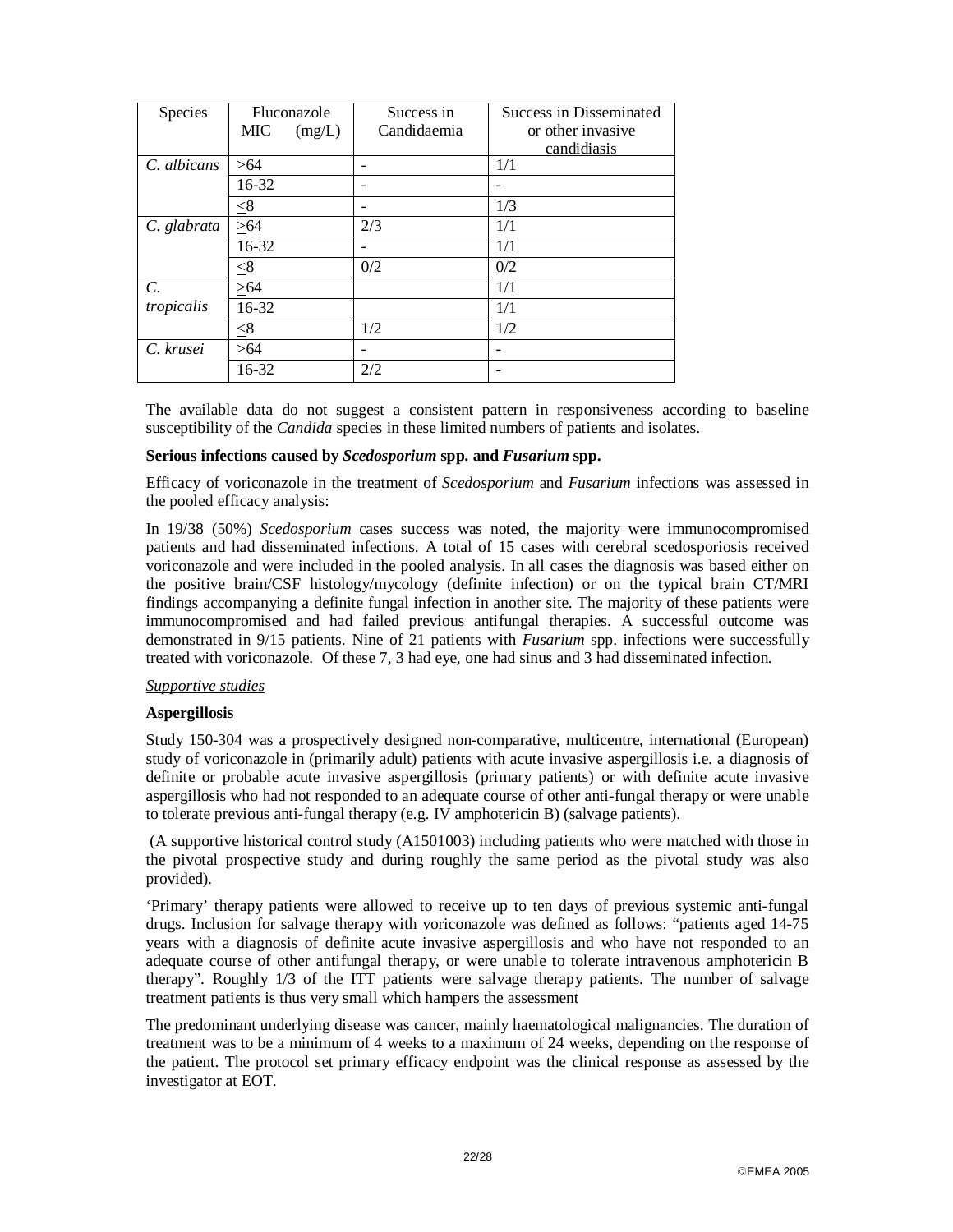The overall successful outcome rates were as follows: (study 150-304)

| <b>Response</b> | <b>ITT</b> Population<br>$(N=137)^1$ |            |    | <b>PP</b> Population<br>$(N=101)^1$ |
|-----------------|--------------------------------------|------------|----|-------------------------------------|
| <b>Success</b>  | 74                                   | $(54.0\%)$ | 54 | $(53.5\%)$                          |
| Complete        | 49                                   | $(35.8\%)$ | 37 | $(36.6\%)$                          |
| Partial         | 25                                   | $(18.2\%)$ |    | $(16.8\%)$                          |

## **Clinical safety**

### *Patient exposure*

Overall, data from 1214 voriconazole-treated patients and 571 amphotericin B formulation- and 197 fluconazole-treated patients from prospectively designed clinical trials formed the basis of the safety assessment of voriconazole in the original submission. In addition, 289 normal volunteers received multiple doses of voriconazole in the Phase I programme, 258 patients received voriconazole on a compassionate use basis and 185 patients in Studies 150-302 and 95CK39-673 were also treated. The clinical experience in children aged <15 years is limited to 61 patients based on the pooled efficacy analysis.

Of the 1214 safety assessment patients who received voriconazole (therapeutic studies presented in the intial submission), 203 had a duration of voriconazole therapy of greater than 12 weeks, with 56 patients receiving voriconazole for over 6 months.

### *Adverse events and serious adverse event/deaths*

AEs considered as treatment-related (TRAEs) and occurring in  $\geq$  5% of patients in any treatment group are summarised in the following table.

|                             | <b>THERAPEUTIC STUDIES</b> |             | <b>ALL STUDIES</b> |  |
|-----------------------------|----------------------------|-------------|--------------------|--|
|                             | <b>VORI</b>                | AMP         | <b>VORI</b>        |  |
| Total number treated        | 1 2 1 4                    | 571         | 1946               |  |
| Number with AEs             | 667 (54.9%)                | 444 (77.8%) | 1007 (51.7%)       |  |
| <b>Abnormal vision</b>      | 251 (20.7%)                | $5(0.9\%)$  | 439 (22.6%)        |  |
| Fever                       | 87 (7.2%)                  | 138 (24.2%) | $90(4.6\%)$        |  |
| Rash                        | 80 (6.6%)                  | 28 (4.9%)   | $105(5.4\%)$       |  |
| Nausea                      | 70 (5.8%)                  | 74 (13.0%)  | 85 (4.4%)          |  |
| Vomiting                    | $61(5.0\%)$                | 67(11.7%)   | 76 (3.9%)          |  |
| Chills                      | 60 (4.9%)                  | 147 (25.7%) | 61 $(3.1\%)$       |  |
| Headache                    | 38 (3.1%)                  | 27 (4.7%)   | $105(5.4\%)$       |  |
| Tachycardia                 | 36 (3.0%)                  | 47 (8.2%)   | $37(1.9\%)$        |  |
| Photophobia                 | 29 (2.4%)                  | $2(0.4\%)$  | 98 (5.0%)          |  |
| Hypertension                | 28 (2.3%)                  | 37 (6.5%)   | 29(1.5%)           |  |
| Hypotension                 | $27(2.2\%)$                | $29(5.1\%)$ | 29 (1.5%)          |  |
| Hypokalaemia                | $25(2.1\%)$                | 89 (15.6%)  | 26(1.3%)           |  |
| Vasodilatation              | 21 (1.7%)                  | 49 (8.6%)   | 23 (1.2%)          |  |
| Kidney function<br>abnormal | $6(0.5\%)$                 | $32(5.6\%)$ | $7(0.4\%)$         |  |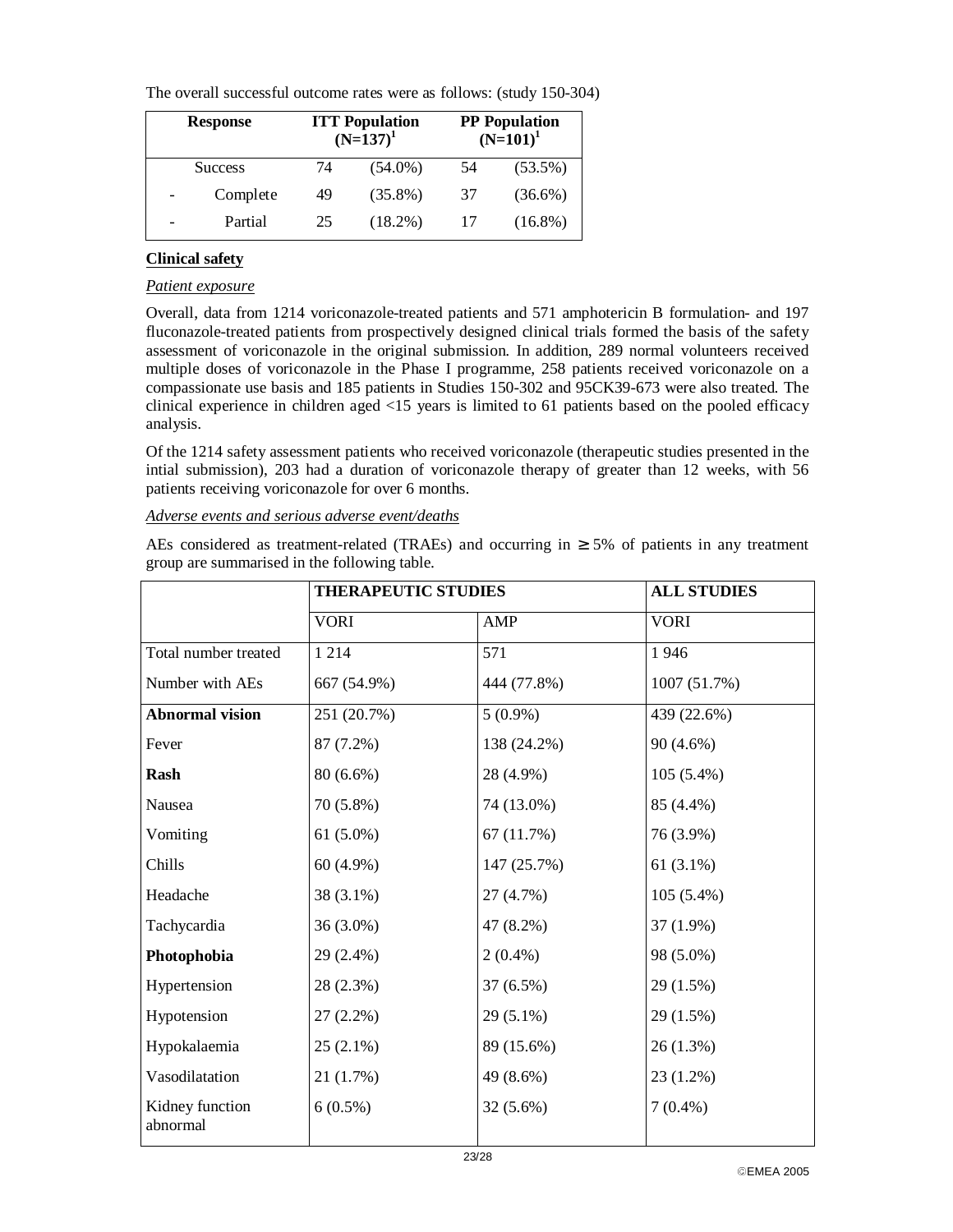| Creatinine increased | $\vert 5(0.4\%) \vert$ | 57 (10.0%) | 8 (0.4%) |
|----------------------|------------------------|------------|----------|
|                      |                        |            |          |

Abnormal vision, headache, and sepsis (all causality) occurred more frequently in the voriconazole treated patients than patients in the control groups on the basis of the pooled analysis. Abnormal vision was the most frequently reported treatment related AE for voriconazole with a rate of 251/1214 (21%) vs.  $5/571$  (< 1%) for amphotericin B (3 and 0 cases respectively were severe).

This has been specifically monitored throughout the clinical trial programme on the basis of observation made during the phase I studies. In the latter studies there were specific investigations of the effects of voriconazole on the electrophysiology of the retina and visual cortex. There were no indications of organic damage; this has also not been the case in the prolonged exposure to the agent in the phase II-III studies and compassionate use programme. Phase I investigations addressed also potential cardiotoxicity of voriconazole since arrhythmias were occasionally observed in the preclinical pharmacology and toxicology studies in dogs. Hence, investigations included standardised measurements of QTc intervals in volunteer studies.

ECG data from eight studies where ECGs had been taken, were re-measured by an independent contractor. There was no visual evidence of a relationship between changes in QTc and either dose or plasma concentrations of voriconazole for single dose administration, for absolute values of QTc or changes from baseline.

As with other azoles, voriconazole can lead to the occurrence of skin reactions such as rash. However, the incidence of rash in the voriconazole group, when corrected by the treatment duration, was lower compared to Amphotericin B (1.94 versus 8.07).

Following the reporting of infusion related adverse events in four female volunteers participating in the voriconazole development programme, a full clinical review of potential infusion related adverse events across the programme has been performed. Batch relatedness seemed unlikely to explain these reactions that occurred at a higher rate per number of infusion exposures in healthy volunteers than in patients. The clinical data indicate that events of vasodilatation or anaphylactoid type events associated with infusion can occur at very low a frequency. These are however, unlikely to present a significant hazard to patients being treated for invasive aspergillosis or other serious fungal infections. Since there has been evidence to suggest that administration of the i.v. formulation of voriconazole could be associated with infusion-related reactions section 4.4 of the SPC reflects this potential risk. Furthermore, the company has committed to further investigate the mechanism of these infusion related reactions.

The safety phase I studies have shown major voriconazole side effects i.e., visual disturbances and liver function tests abnormalities were associated with the exposure to the antifungal agent (both Cmax and AUC).

The intravenous form containing the new excipient SBECD (160 mg/ml) did not appear to be associated with extra toxicity although caution in case of renal impairment is required. See relevant parts of the SPC.

A warning statement on the potential for photosensitivity reaction is included in SPC Section 4.4.

Many treatment related AEs reported in the voriconazole-group are expected (azole class effects), AEs may be due to concurrent diseases. Most cases have been considered as mild or moderate in intensity since in therapeutic studies only about 10% of VORI-patients (126 patients) experienced severe TRAEs (compared to 19% (111 patients) in the AMP-group). For the most frequent TRAEs such as abnormal vision, fever, rash, nausea, severe effects occurred in  $\lt 1\%$  of patients.

The majority of the most frequently reported treatment related serious AE with voriconazole are related to hepatic effects. In addition to these events, other noteworthy SAEs occurring in patients taking voriconazole where a relationship to treatment could not be ruled out were pancreatitis (four cases), hepatitis (three cases), hepatic failure (four cases), hypoglycaemia (three cases), thrombocytopenia (five cases), erythema multiforme (one case), epidermal necrolysis (one case), leucopenia (three cases), bone marrow aplasia (one case), pancytopenia (two cases) and granulocytopenia (three cases). These cases were confounded by factors relating to progression of the underlying disease and the presence of numerous concomitant medications.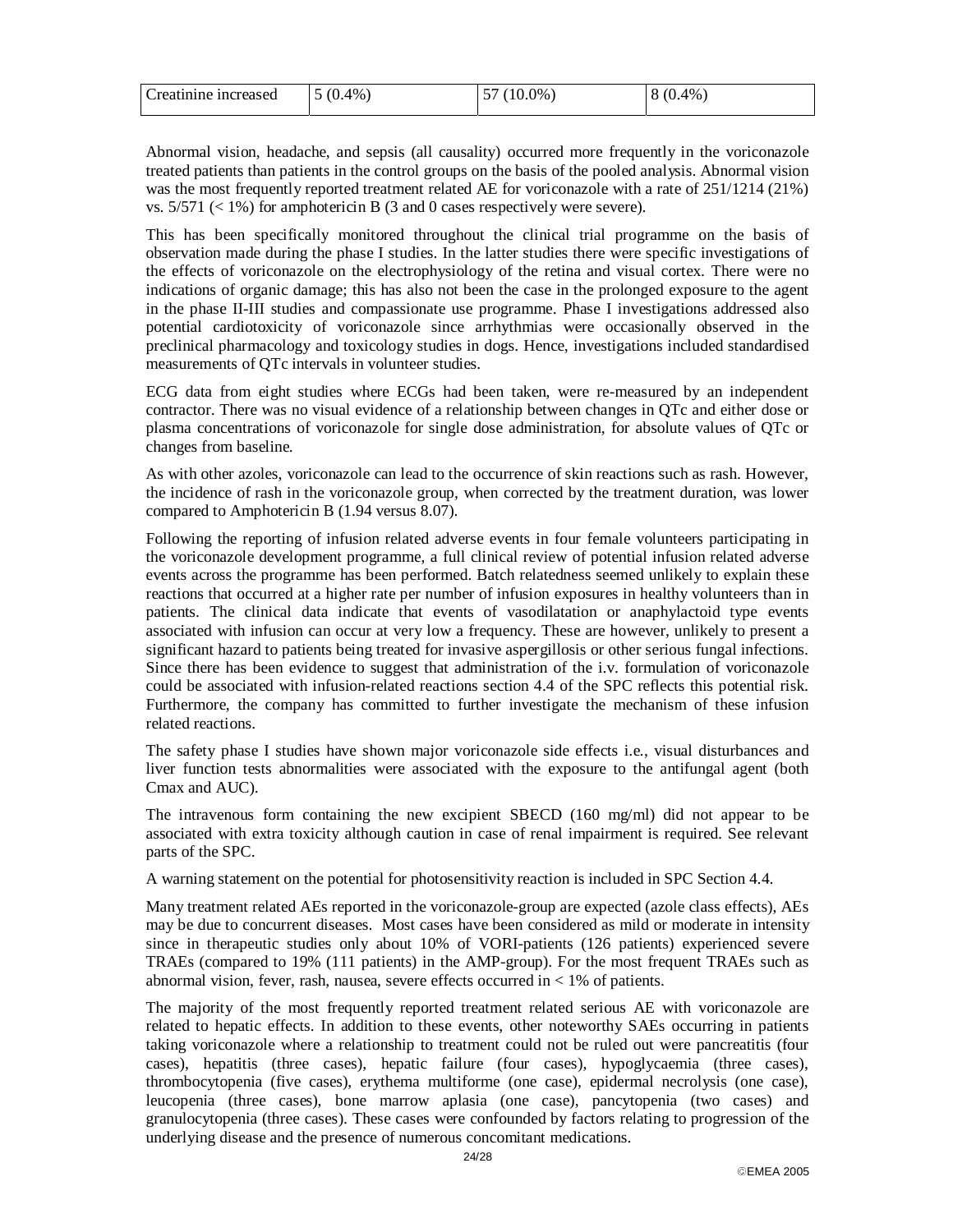The liver was identified as the principal target organ in animal toxicology studies with voriconazole. These results have been confirmed in clinical studies. Hepatotoxicity risk is increased for Cmax at 5000-6000 ng/ml. Therefore, this correlation associated with the wide inter-subject variability of the voriconazole pharmacokinetics variability suggest that a therapeutic drug monitoring approach could help to avoid hepatic toxicity as further mentioned in the SPC. The monitoring of hepatoxicity in a targeted PMS strategy is part of the follow up measures post approval.

No deaths where a causal contribution of study drug could not be excluded have been reported.

### *Discontinuations*

Hepatic effects (e.g. increased liver enzymes, bilirubinaemia, and cholestatic jaundice) were also the most frequently reported treatment related reason for discontinuation of voriconazole. Treatment related discontinuations due to cholestatic jaundice (7 cases), abnormal vision (7 cases) and hallucinations (5 cases) were reported only for voriconazole. Discontinuations due to elevated creatinine and abnormal kidney function were reported at a higher rate for patients treated with amphotericin B formulations than for patients given voriconazole.

### *Comparative safety assessment:*

### Study 150-305

In the double-blind study 150- 305 the rate of treatment related discontinuations in the voriconazole group was greater (6.0%) than in the fluconazole group (1.6%). The rates of treatment related adverse events reported were higher in the voriconazole group (30%) vs. approx. 14% in the fluconazole group, and tended to be more severe. The most frequent and distinguishing adverse effects of voriconazole occurring at higher rates were those related to abnormal vision and hepatic/metabolic effects.

### Study 150-603

A similar trend was seen for the treatment related adverse events in the large study 150-603. This study compared voriconazole to liposomal amphotericin B in the empirical treatment of fungal infections in immunocompromised subjects. Patients receiving voriconazole had a higher rate of abnormal vision (23.8%) than in the control group (0.9%). Furthermore, hallucinations were also reported at a higher rate in the voriconazole group (4.3% vs. 0.5% in the control group); similarly this held also for headache. In this study the rates of serious hepatic effects were similar in both treatment groups, although higher rates of increased SGPT, SGOT, alkaline phosphatase and increased hepatic enzymes were reported in the voriconazole group. Cardiovascular effects seemed also to be reported at similar rates, for example treatment related bradycardia (1.9 % vs. 1.4 % in the voriconazole and control groups respectively). However, there were two patients with heart arrest with causality possibly attributed to voriconazole in this study. Reported cases of hyperkalaemia were also higher in the voriconazole group  $(0.5\%$  vs. 0 in the control group) whereas hypokalaemia was more frequently reported in the control group (14.7% vs. 4.0% in the voriconazole group).

The rates of renal adverse events were similar in the two treatment groups. However, the proportion of patients who discontinued due to acute kidney failure was higher in the voriconazole group than in the control group (2.9% and 0.2%, respectively). There were 33 deaths (8.0%) in the voriconazole group and 25 (5.9%) in the control MITT treatment groups. Further review of these cases suggests that lack of antifungal efficacy of voriconazole was not responsible for the difference in deaths.

### Study 150-307/602

In the comparative study (Study 150-307/602) against Amphotericin B, the latter was poorly tolerated and associated with more discontinuations. Voriconazole was better tolerated allowing for longer duration of therapy. The proportion of patients of experiencing drug-related AEs leading to discontinuation was consistently lower for voriconazole-treated patients than patients receiving amphotericin B (MITT population). The burden of amphotericin B toxicity was seen as renal dysfunction and infusion related reactions. Visual AEs were more frequent in the voriconazole group. Nearly all of the visual AEs were mild or moderate, did not lead to discontinuation, and resolved.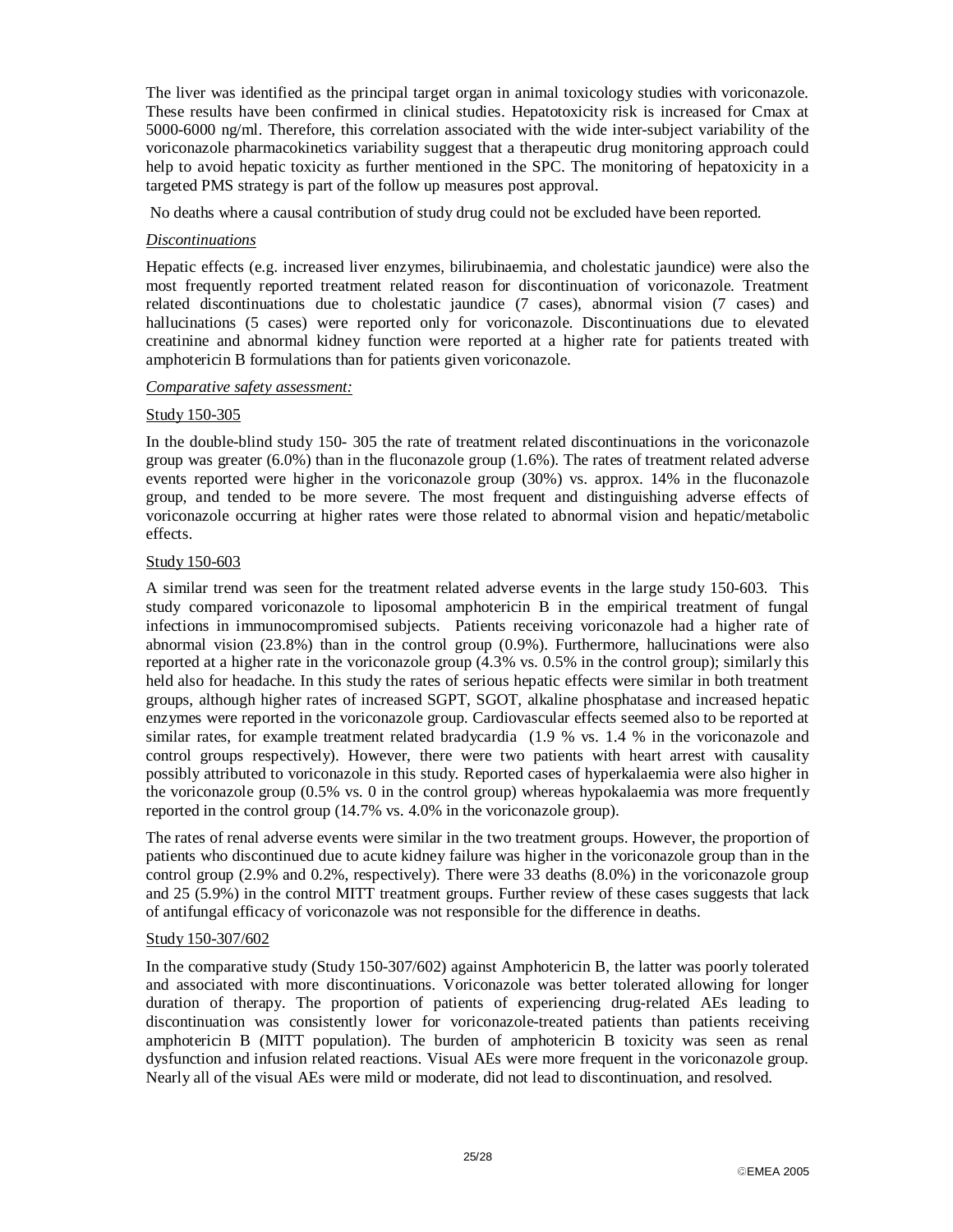|                          | <b>Voriconazole</b> |              | <b>Amphotericin B</b> |                |
|--------------------------|---------------------|--------------|-----------------------|----------------|
|                          | <b>IRT</b>          | Regimen      | <b>IRT</b>            | <b>Regimen</b> |
|                          | $(N = 196)$         | $(N = 196)$  | $(N = 185)$           | $(N = 185)$    |
| Abdominal pain           | $27(13.8\%)$        | 35 (17.9%)   | 27 (14.6%)            | 40 $(21.6\%)$  |
| Abnormal kidney function | $18(9.2\%)$         | 28 (14.3%)   | $31(16.8\%)$          | $43(23.2\%)$   |
| Abnormal vision          | $65(33.2\%)$        | 65 (33.2%)   | $6(3.2\%)$            | $8(4.3\%)$     |
| Chills                   | $9(4.6\%)$          | $11(5.6\%)$  | $37(20.0\%)$          | $43(23.2\%)$   |
| Creatinine increased     | $10(5.1\%)$         | $14(7.1\%)$  | 54 (29.2%)            | $64(34.6\%)$   |
| Diarrhoea                | $34(17.3\%)$        | 43 (21.9%)   | 25(13.5%)             | $50(27.0\%)$   |
| Fever                    | $56(28.6\%)$        | 70 (35.7%)   | 40(21.6%)             | 68 (36.8%)     |
| Hypokalaemia             | $18(9.2\%)$         | 23 (11.7%)   | $37(20.0\%)$          | 47 $(25.4\%)$  |
| Nausea                   | $46(23.5\%)$        | 54 (27.6%)   | 40(21.6%)             | $61(33.0\%)$   |
| Peripheral oedema        | $34(17.3\%)$        | $42(21.4\%)$ | $17(9.2\%)$           | $36(19.5\%)$   |
| Rash                     | $45(23.0\%)$        | 52 (26.5%)   | 21 (11.4%)            | 40 $(21.6\%)$  |
| Sepsis                   | $35(17.9\%)$        | $40(20.4\%)$ | $7(3.8\%)$            | $25(13.5\%)$   |
| Vomiting                 | $43(21.9\%)$        | 54 (27.6%)   | 31 (16.8%)            | 53 $(28.6\%)$  |

### **Incidence of treatment emergent AEs (all causalities) reported by >20% of patients in Any treatment group**

### *Laboratory findings*

In the voriconazole programme, clinically significant elevations in transaminases occurred at a rate of 160/1214 (13.2%) in the primary safety populations. With respect to the hepatic toxicity specific PK/PD analyses have shown hepatic enzyme elevations to be correlated with voriconazole plasma levels. The abnormalities are usually reversible on discontinuation of the drug. The incidence of clinically significant LFT abnormalities is unaffected by gender. Overall, the data do not suggest an age effect, although patients younger than 18 years of age are represented to a very limited extent.

### **5. Overall conclusions, benefit/risk assessment and recommendation**

### **Quality**

Voriconazole is presented as both film-coated tablets (two strengths) and as a powder for solution for infusion. The tablet formulation is a wet granulation common blend. The poor aqueous solubility of voriconazole was overcome in the parenteral product by its complexation with a novel excipient, SBECD, and subsequent lyophilisation to produce a sterile product suitable for parenteral use.

The quality dossier for both Vfend coated tablets and powder for solution for infusion indicates that the active substance and both finished products are manufactured and controlled in a relevant way, in compliance with current EU and ICH guidelines. Satisfactory information has been provided to demonstrate that these manufacture and control processes routinely and consistently generate a product of uniform quality when used in accordance with the conditions defined in the SPC.

Some outstanding GMP compliance issues at the parenteral manufacturing site (Catalytica, USA) remain. An undertaking has been provided by the applicant that the product will not be made commercially available until the remaining issues are satisfactorily resolved or an alternative manufacturing site is approved.

Also, at the time of the Opinion, the CPMP concluded that a number of minor quality issues remained to be resolved. These issues were considered to have no impact on the benefit/risk balance of the product when used according to the SPC. It was agreed that they should be resolved as follow-up measures to be submitted post-authorisation.

### **Preclinical pharmacology and toxicology**

Voriconazole is a broad-spectrum antifungal agent with potent *in vitro* activity against the primary opportunistic pathogens: *Aspergillus spp., Candida spp.* and *Cryptococcus spp.*, fluconazole-resistant strains of *C. albicans*, as well as other *Candida spp*. which are inherently less sensitive to fluconazole *(e.g. C. krusei and C. glabrata*). Voriconazole is also active against a wide range of less common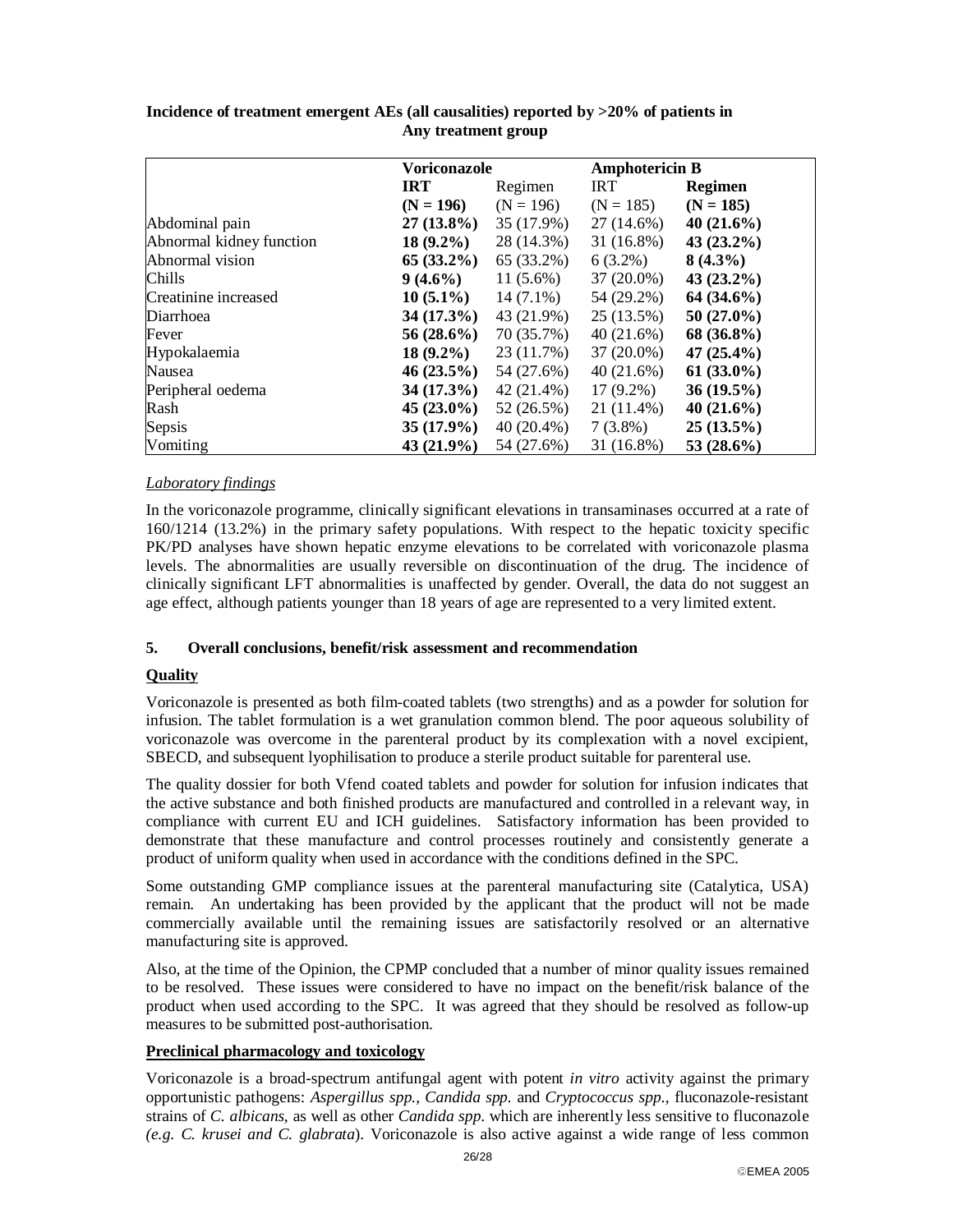pathogens, including organisms that are resistant to fluconazole, itraconazole and amphotericin B *(e.g. Fusarium spp., Scedosporium inflatum, Acremonium kilensii, Trichosporon spp).*

Repeat-dose oral studies in rats, mice and dogs have shown the liver to be the main target organ, with a range of adaptive and functional changes. The toxicology programme suggested that the potential for liver toxicity by voriconazole is comparable to other azoles. Based on the preclinical data there is virtually no margin of safety for the liver toxicity and by necessity, the safety has to be based mainly on clinical data. The Company has committed to perform studies into the genotoxic potential of the fluoropyrimidinedihydroxy metabolite and into developing a route of synthesis of SBECD in such a way that it does no longer contain 1,4 butane sultone. This information has been included in the SPC.

### **Efficacy**

#### **Invasive aspergillosis**

Critically reviewed data in the original MAA (study 150-304) together with the requested results of the comparative studies (150-307/602) are convincingly supportive of the clinical benefit of voriconazole in the treatment of immunocompromised patients with invasive aspergillosis. In the latter study versus conventional amphotericin B the blinded expert assessment of the results showed that global response for voriconazole-treated patients was superior to that for amphotericin B (53% versus 31%). The survival for voriconazole was statistically significantly greater than that for conventional amphotericin B and a clinically and statistically significant benefit was shown in favour of voriconazole for time to death and time to discontinuation due to toxicity.

#### **Serious invasive** *Candida* **infections**

With focus on the refractory population the combined candidaemia or disseminated/invasive candidiasis groups, 22/55 (40%) patients received more than one antifungal for a period exceeding 28 days. The majority of the refractory population had prior therapy with fluconazole or fluconazole plus amphotericin B and successful clinical outcome was observed in 13/33 (39.4%) of these cases. Eight of 12 subjects who had previously received amphotericin B plus any other anti-fungal except fluconazole, were successfully treated with voriconazole, and in the total refractory systemic candidiasis population successful outcome was seen in 24/55 (43.6%) subjects. In the majority of successful cases (15/24) the response was partial. The response was, as expected, influenced by the underlying disease and degree of neutropenia. Success was limited to 3/12 (25%) patients with prolonged neutopenia and  $2/8$  cases with neutrophil count  $\leq 500$  cells/mm<sup>3.</sup>

#### **Scedosporiosis and Fusariosis**

The data are supportive of the benefit of voriconazole in these rare life threatening serious infections in immunocompromised patients for whom there is very limited, if any alternative therapy. Success with voriconazole was described in 19 (50%) of 38 cases of scedosporiosis, and 9 ( 42%) of 21 cases of fusariosis. The beneficial effects of voriconazole in a few cases of cerebral infection is noteworthy.

#### **Safety**

Many treatment related AEs reported with voriconazole are rather expected (azole class effects). Most cases have been considered as mild or moderate in intensity. For the most frequent treatment related AEs such as abnormal vision, fever, rash, and nausea, severe effects occurred in < 1% of patients.

The safety studies have shown that side effects to voriconazole such as visual disturbances and liver function tests abnormalities were associated with the exposure levels of the antifungal agent (both Cmax and AUC).

The liver was identified as the principal target organ in animal toxicology studies with voriconazole. These results have been confirmed in patient studies. The monitoring of hepatoxicity in a targeted PMS strategy is part of the follow-up measures post approval.

#### **Benefit/risk assessment**

Matters related to the efficacy of the drug in (1) *Candida* infections, (2) use in children and (3) safety in particular with regard to hepatic safety and anaphylactoid reactions, were discussed during on oral explanation before the CPMP. The CPMP was in favour of approving voriconazole for the treatment of fluconazole resistant *Candida* infections in patients with invasive candidiasis.